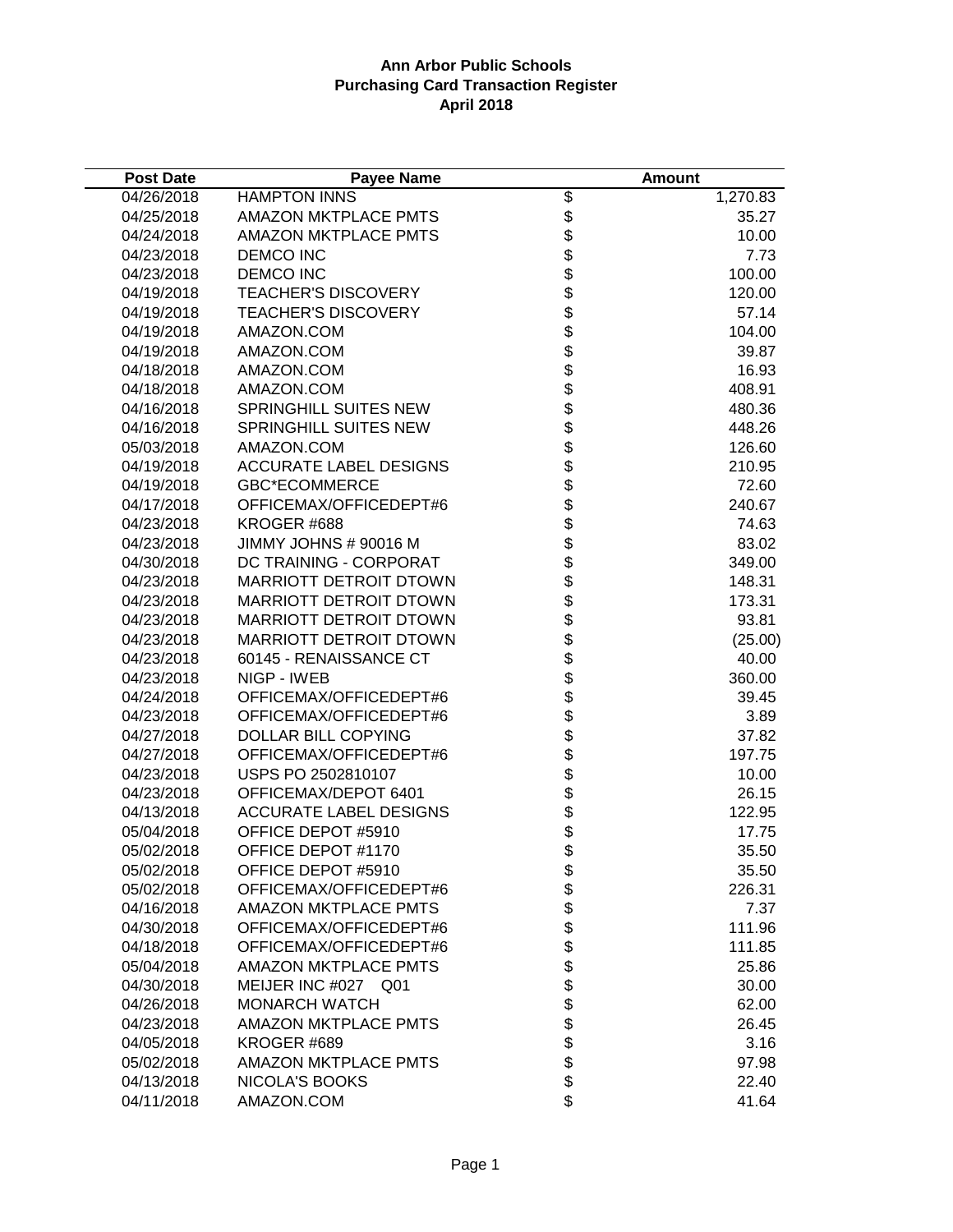| <b>Post Date</b> | <b>Payee Name</b>                  |              | <b>Amount</b> |
|------------------|------------------------------------|--------------|---------------|
| 04/11/2018       | AMAZON.COM                         | \$           | 50.00         |
| 04/11/2018       | AMAZON.COM                         |              | 189.75        |
| 04/09/2018       | AMAZON.COM                         | \$\$         | 29.32         |
| 04/05/2018       | KAPLAN EARLY LEARNING              |              | (4.02)        |
| 04/05/2018       | <b>DEMCO INC</b>                   |              | 288.90        |
| 04/30/2018       | <b>ACE BARNES HARDWARE</b>         |              | 17.65         |
| 04/09/2018       | JONES SCHOOL SUPPLY CO             |              | 112.77        |
| 04/16/2018       | <b>STAPLES</b><br>00115642         |              | 12.58         |
| 04/12/2018       | <b>ROVIN CERAMICS</b>              |              | 489.00        |
| 04/11/2018       | <b>AMAZON MKTPLACE PMTS</b>        |              | 167.79        |
| 04/10/2018       | OFFICEMAX/OFFICEDEPT#6             |              | 90.30         |
| 04/09/2018       | STONES SCHOOL SUPPLY I             |              | 120.58        |
| 04/05/2018       | OFFICEMAX/OFFICEDEPT#6             |              | 29.45         |
| 04/20/2018       | OFFICEMAX/OFFICEDEPT#6             |              | 310.98        |
| 04/16/2018       | OFFICEMAX/OFFICEDEPT#6             |              | 39.77         |
| 05/04/2018       | <b>AMAZON MKTPLACE PMTS</b>        |              | 141.90        |
| 05/03/2018       | <b>AMAZON MKTPLACE PMTS</b>        |              | 58.35         |
| 05/03/2018       | <b>AMAZON MKTPLACE PMTS</b>        |              | 611.53        |
| 05/01/2018       | <b>AMAZON MKTPLACE PMTS</b>        |              | 61.20         |
| 05/01/2018       | <b>AMAZON MKTPLACE PMTS</b>        | \$           | 145.78        |
| 04/25/2018       | AMAZON.COM                         |              | 21.43         |
| 04/23/2018       | AMAZON.COM                         |              | 9.54          |
| 04/20/2018       | AMAZON.COM                         |              | 38.16         |
| 04/13/2018       | AMAZON.COM                         |              | 21.36         |
| 04/13/2018       | FLINN SCIENTIFIC, I                |              | 278.00        |
| 04/10/2018       | OFFICE DEPOT #1170                 |              | 27.24         |
| 04/05/2018       | AMAZON.COM                         |              | 42.72         |
| 04/19/2018       | AMAZON.COM                         |              | 15.44         |
| 05/02/2018       | AHMOS - DEXTER INC                 |              | 433.69        |
| 05/03/2018       | PANERA BREAD #600878               |              | 72.94         |
| 05/02/2018       | COTTAGE INN PIZZA - AN             |              | 275.83        |
| 05/01/2018       | <b>BUSCH'S #1035</b>               |              | 16.36         |
| 04/24/2018       | <b>TARGET</b><br>00006346          |              | 33.93         |
| 04/12/2018       | <b>EB CURRICULUM MASTER</b>        |              | 150.00        |
| 04/26/2018       | MEIJER INC #027<br>Q <sub>01</sub> | \$           | 15.98         |
| 04/20/2018       | OFFICE DEPOT #5910                 |              | 32.28         |
| 04/20/2018       | OFFICEMAX/OFFICEDEPT#6             | \$<br>\$     | 13.49         |
| 04/20/2018       | OFFICEMAX/OFFICEDEPT#6             |              | 16.98         |
| 04/20/2018       | OFFICEMAX/OFFICEDEPT#6             |              | 4.76          |
| 04/09/2018       | <b>AMAZON MKTPLACE PMTS</b>        |              | 79.37         |
| 04/12/2018       | <b>SSI*SCHOOL SPECIALTY</b>        |              | 71.50         |
| 04/10/2018       | OFFICEMAX/OFFICEDEPT#6             | \$\$\$\$\$\$ | 9.67          |
| 04/10/2018       | OFFICEMAX/OFFICEDEPT#6             |              | 10.99         |
| 04/09/2018       | OFFICEMAX/OFFICEDEPT#6             | \$\$\$       | 13.99         |
| 04/11/2018       | <b>TEACHER'S DISCOVERY</b>         |              | 126.89        |
| 04/10/2018       | <b>AMAZON MKTPLACE PMTS</b>        |              | 48.99         |
| 04/10/2018       | AMAZON.COM                         |              | 110.64        |
| 04/09/2018       | <b>AMAZON MKTPLACE PMTS</b>        | \$           | 49.72         |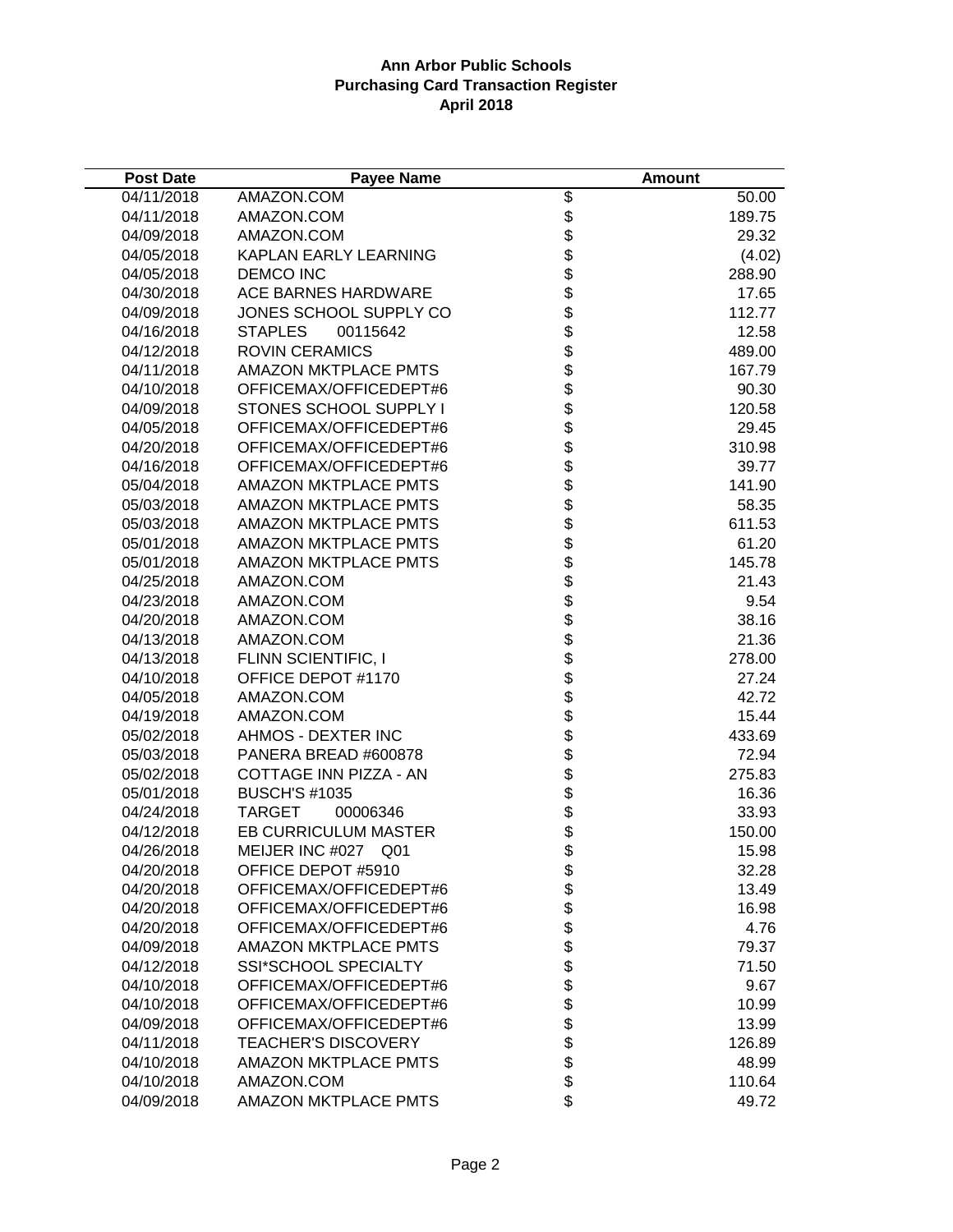| <b>Post Date</b> | <b>Payee Name</b>             |                                          | <b>Amount</b> |
|------------------|-------------------------------|------------------------------------------|---------------|
| 04/09/2018       | <b>AMAZON MKTPLACE PMTS</b>   | \$                                       | 8.99          |
| 04/18/2018       | <b>AMAZON MKTPLACE PMTS</b>   |                                          | 7.36          |
| 04/20/2018       | SHARPRODUCTS*800-248-         | \$<br>\$                                 | 398.00        |
| 04/09/2018       | SHARPRODUCTS*800-248-         | $\ddot{\$}$                              | 38.25         |
| 04/05/2018       | SHARPRODUCTS*800-248-         | $\ddot{\$}$                              | 202.95        |
| 04/16/2018       | <b>AMAZON MKTPLACE PMTS</b>   | \$                                       | 64.57         |
| 04/16/2018       | <b>AMAZON MKTPLACE PMTS</b>   |                                          | 62.97         |
| 04/16/2018       | <b>TFS*FISHER SCI ATL</b>     |                                          | 22.12         |
| 04/13/2018       | STAPLS7195707990000001        | <b>8888888888</b>                        | 27.30         |
| 04/25/2018       | WASHTENAWCHILDREN.ORG         |                                          | 30.00         |
| 04/09/2018       | <b>EIMACS</b>                 |                                          | 24.95         |
| 04/09/2018       | MHE*MCGRAW-HILL ECOMM         |                                          | 137.50        |
| 04/18/2018       | VISTAPR*VISTAPRINT.COM        |                                          | 18.98         |
| 04/11/2018       | <b>AMAZON MKTPLACE PMTS</b>   |                                          | 275.25        |
| 04/16/2018       | AMAZON.COM                    |                                          | 73.68         |
| 04/23/2018       | <b>AMAZON MKTPLACE PMTS</b>   |                                          | 74.97         |
| 04/18/2018       | MPMSCHOOLSUPPLIES.COM         |                                          | 419.47        |
| 04/09/2018       | <b>JD SQUARED</b>             |                                          | 315.68        |
| 04/12/2018       | OTC BRANDS, INC.              |                                          | 377.58        |
| 04/12/2018       | <b>AMAZON MKTPLACE PMTS</b>   |                                          | 126.72        |
| 04/11/2018       | <b>AMAZON MKTPLACE PMTS</b>   |                                          | 59.02         |
| 04/06/2018       | <b>ECOSPHERE ASSOCIATES I</b> |                                          | 305.20        |
| 04/16/2018       | PAXTON PATTERSON LLC          |                                          | 1,006.40      |
| 04/12/2018       | <b>AMAZON MKTPLACE PMTS</b>   |                                          | 5.49          |
| 04/11/2018       | <b>AMAZON MKTPLACE PMTS</b>   | \$\$\$\$\$\$\$\$\$\$\$\$\$\$\$\$\$\$\$\$ | 37.78         |
| 04/11/2018       | AMAZON.COM                    |                                          | 1,619.90      |
| 04/09/2018       | <b>AMAZON MKTPLACE PMTS</b>   |                                          | 48.43         |
| 04/30/2018       | <b>MAGNATE</b>                |                                          | 41.05         |
| 04/30/2018       | <b>AMAZON MKTPLACE PMTS</b>   |                                          | 28.46         |
| 04/09/2018       | CASCADE TOOL AND FOAM         |                                          | 136.21        |
| 04/27/2018       | STADIUM HARDWARE              |                                          | 122.77        |
| 04/12/2018       | <b>AMAZON MKTPLACE PMTS</b>   |                                          | 85.16         |
| 04/09/2018       | STAPLS7195366456000001        |                                          | 48.13         |
| 05/04/2018       | <b>EMBI TEC</b>               |                                          | 108.88        |
| 05/04/2018       | <b>EMBITEC</b>                | \$                                       | 100.00        |
| 04/16/2018       | <b>AMAZON MKTPLACE PMTS</b>   | \$                                       | 19.99         |
| 04/16/2018       | <b>AMAZON MKTPLACE PMTS</b>   |                                          | 33.61         |
| 04/13/2018       | INT*IN *INTELLIBOARD,         | \$\$\$\$\$                               | 745.00        |
| 04/10/2018       | AMAZON.COM                    |                                          | 46.05         |
| 05/04/2018       | PIZZA HOUSE - ANN ARBO        |                                          | 154.56        |
| 04/26/2018       | <b>PARTY CITY</b>             |                                          | 54.91         |
| 04/11/2018       | <b>DOLLARTREE</b>             |                                          | 5.00          |
| 04/05/2018       | HON ASI GUN HBF PAO MA        |                                          | 291.16        |
| 04/30/2018       | SCHOLASTIC READING CLU        | \$\$\$\$\$                               | 220.00        |
| 05/01/2018       | K-5MATHTEACHINGRESOURC        |                                          | 14.95         |
| 05/04/2018       | OFFICEMAX/OFFICEDEPT#6        |                                          | 35.49         |
| 04/27/2018       | MEIJER INC #64<br>Q01         | \$                                       | 64.70         |
| 04/27/2018       | OFFICEMAX/OFFICEDEPT#6        | \$                                       | 120.76        |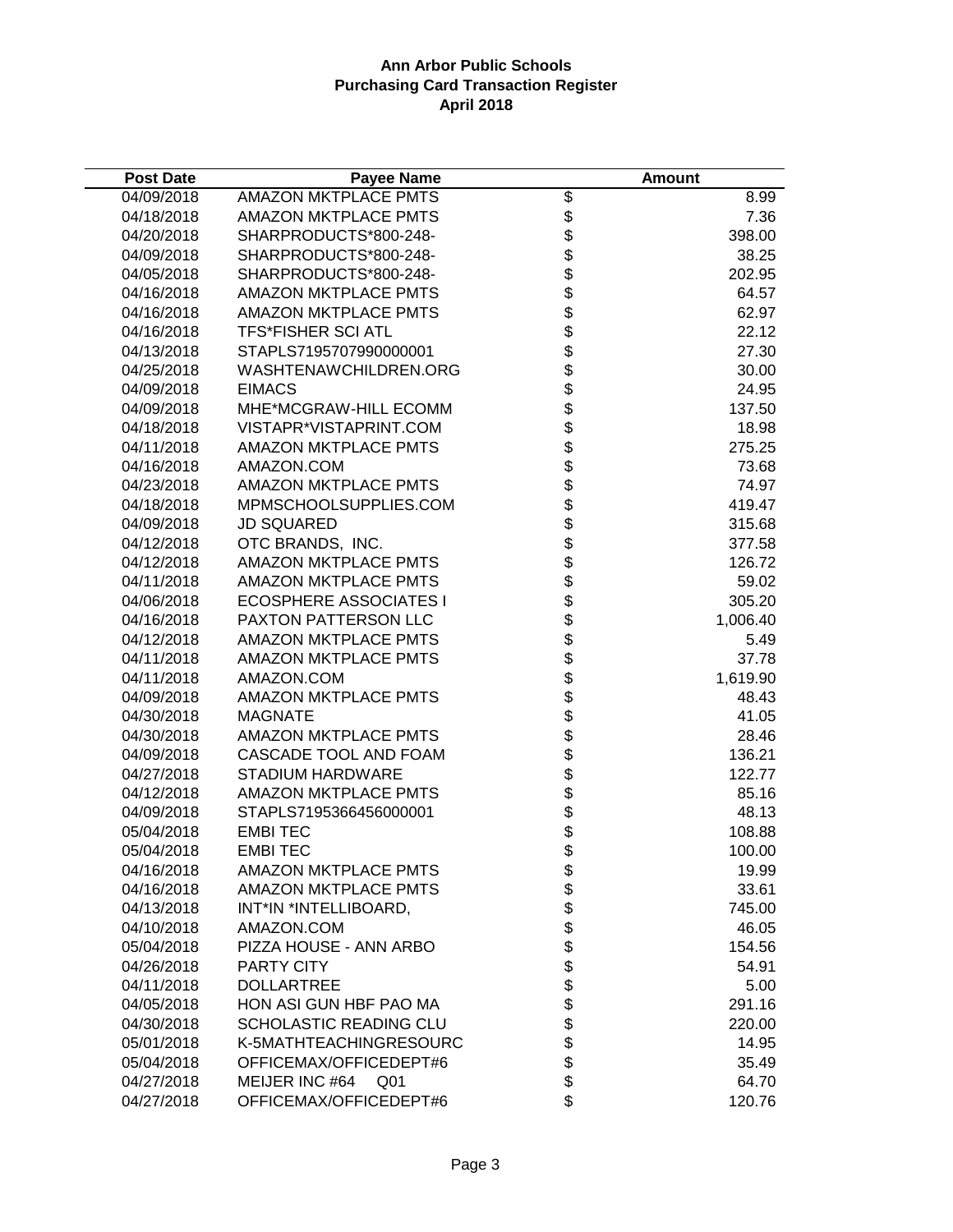| <b>Post Date</b> | <b>Payee Name</b>                 |                                                                    | <b>Amount</b> |
|------------------|-----------------------------------|--------------------------------------------------------------------|---------------|
| 04/23/2018       | LOWES #00734*                     | \$                                                                 | 87.50         |
| 04/20/2018       | MEIJER INC #64<br>Q <sub>01</sub> |                                                                    | 67.14         |
| 04/20/2018       | OFFICEMAX/OFFICEDEPT#6            | \$\$                                                               | 132.20        |
| 04/11/2018       | OFFICEMAX/OFFICEDEPT#6            |                                                                    | 10.69         |
| 04/10/2018       | OFFICEMAX/OFFICEDEPT#6            | \$                                                                 | 66.07         |
| 04/09/2018       | MEIJER INC #64<br>Q <sub>01</sub> |                                                                    | 59.69         |
| 04/30/2018       | <b>AMAZON MKTPLACE PMTS</b>       |                                                                    | (5.96)        |
| 04/12/2018       | <b>AMAZON MKTPLACE PMTS</b>       |                                                                    | 183.50        |
| 04/12/2018       | <b>AMAZON MKTPLACE PMTS</b>       |                                                                    | 5.96          |
| 04/11/2018       | <b>RAVE 1097</b>                  |                                                                    | 42.00         |
| 05/04/2018       | <b>AMAZON MKTPLACE PMTS</b>       |                                                                    | 163.76        |
| 05/04/2018       | <b>AMAZON MKTPLACE PMTS</b>       |                                                                    | 12.05         |
| 05/01/2018       | <b>AMAZON MKTPLACE PMTS</b>       |                                                                    | 14.37         |
| 04/30/2018       | <b>AMAZON MKTPLACE PMTS</b>       |                                                                    | 31.98         |
| 04/30/2018       | <b>AMAZON MKTPLACE PMTS</b>       |                                                                    | 15.48         |
| 04/23/2018       | AMAZON.COM                        |                                                                    | 132.78        |
| 04/23/2018       | <b>AMAZON MKTPLACE PMTS</b>       |                                                                    | 457.00        |
| 04/23/2018       | <b>AMAZON MKTPLACE PMTS</b>       |                                                                    | 37.18         |
| 04/19/2018       | <b>AMAZON MKTPLACE PMTS</b>       |                                                                    | 29.39         |
| 04/19/2018       | <b>AMAZON MKTPLACE PMTS</b>       |                                                                    | 8.73          |
| 04/19/2018       | <b>AMAZON MKTPLACE PMTS</b>       |                                                                    | 7.72          |
| 04/18/2018       | <b>AMAZON MKTPLACE PMTS</b>       |                                                                    | 56.93         |
| 04/18/2018       | AMAZON MKTPLACE PMTS              |                                                                    | 74.00         |
| 04/18/2018       | <b>AMAZON MKTPLACE PMTS</b>       | \$\$\$\$\$\$\$\$\$\$\$\$\$\$\$\$\$\$\$\$\$\$\$\$\$\$\$\$\$\$\$\$\$ | 5.05          |
| 04/18/2018       | <b>AMAZON MKTPLACE PMTS</b>       |                                                                    | 14.99         |
| 04/20/2018       | <b>BUS PROFESSIONALS OF A</b>     |                                                                    | 326.00        |
| 05/04/2018       | FS *HIGHSCHOOLWEBDE               |                                                                    | 159.00        |
| 05/04/2018       | FS *HIGHSCHOOLWEBDE               |                                                                    | 159.00        |
| 05/04/2018       | <b>AMAZON MKTPLACE PMTS</b>       |                                                                    | 470.00        |
| 04/27/2018       | <b>AMAZON MKTPLACE PMTS</b>       |                                                                    | 749.37        |
| 04/10/2018       | <b>AMAZON MKTPLACE PMTS</b>       |                                                                    | 16.75         |
| 05/02/2018       | OFFICEMAX/OFFICEDEPT#6            |                                                                    | 8.80          |
| 04/24/2018       | <b>AMAZON MKTPLACE PMTS</b>       |                                                                    | 227.19        |
| 04/18/2018       | <b>AMAZON MKTPLACE PMTS</b>       |                                                                    | 39.99         |
| 04/17/2018       | <b>AMAZON MKTPLACE PMTS</b>       | \$                                                                 | 61.76         |
| 04/09/2018       | <b>AMAZON MKTPLACE PMTS</b>       |                                                                    | 19.18         |
| 04/24/2018       | PAYPAL *IDAINSTITUT               |                                                                    | 264.00        |
| 04/11/2018       | PAYPAL *IDAINSTITUT               |                                                                    | 610.50        |
| 04/18/2018       | WWW.NEWSELA.COM                   |                                                                    | 700.00        |
| 04/11/2018       | AMAZON.COM                        |                                                                    | 34.53         |
| 04/06/2018       | SPEEDWAY 5002                     |                                                                    | 306.00        |
| 04/19/2018       | <b>MASB</b>                       | \$\$\$\$\$\$\$\$\$\$\$\$\$\$                                       | 50.00         |
| 05/02/2018       | OAKLAND SCHOOLS-RC INT            |                                                                    | 30.00         |
| 05/02/2018       | OAKLAND SCHOOLS-RC INT            |                                                                    | 70.00         |
| 05/01/2018       | EB CURRICULUM MASTER              |                                                                    | 75.00         |
| 04/09/2018       | MARRIOTT CLEVELAND KEY            |                                                                    | 387.88        |
| 04/16/2018       | 00623216734685<br><b>DELTA</b>    |                                                                    | 416.40        |
| 04/16/2018       | <b>DELTA</b><br>00623216734674    | \$                                                                 | 416.40        |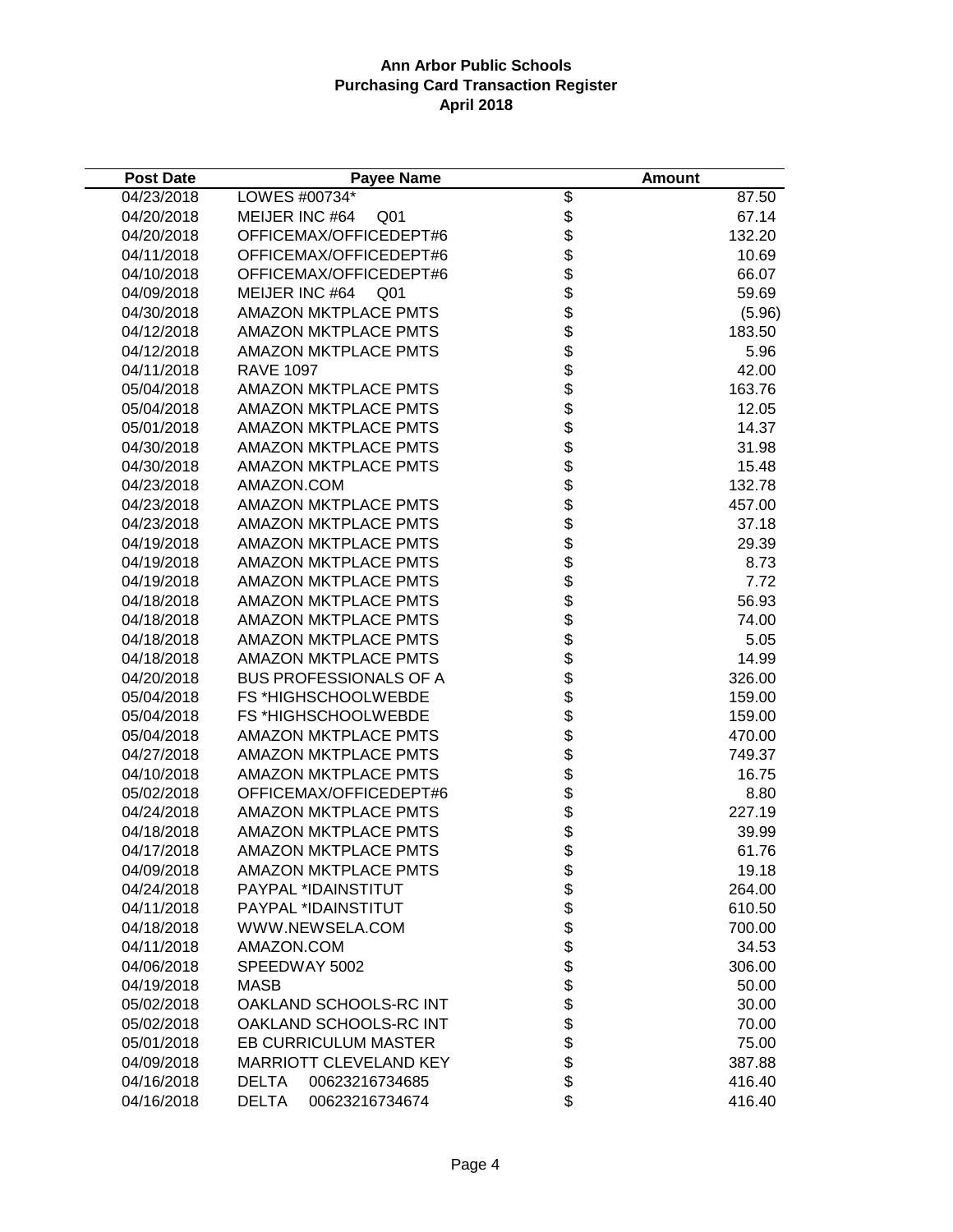| <b>Post Date</b> | <b>Payee Name</b>              |                                    | <b>Amount</b> |
|------------------|--------------------------------|------------------------------------|---------------|
| 04/11/2018       | 00623206300426<br><b>DELTA</b> |                                    | 551.40        |
| 05/04/2018       | LA QUINTA INN & SUITES         |                                    | 178.00        |
| 04/12/2018       | <b>DELTA</b><br>00623205626105 |                                    | 361.40        |
| 05/02/2018       | <b>CPI INC</b>                 |                                    | 150.00        |
| 05/01/2018       | <b>DELTA</b><br>00623235768422 |                                    | 516.70        |
| 04/27/2018       | <b>DOLLAR BILL COPYING</b>     |                                    | 185.10        |
| 04/27/2018       | <b>DOLLAR BILL COPYING</b>     |                                    | 721.86        |
| 04/23/2018       | UNCLE JIMS WORM FAR            |                                    | 57.06         |
| 05/02/2018       | <b>VEX ROBOTICS INC</b>        |                                    | 312.21        |
| 05/01/2018       | <b>AMAZON MKTPLACE PMTS</b>    |                                    | 29.35         |
| 05/01/2018       | <b>AMAZON MKTPLACE PMTS</b>    |                                    | 9.99          |
| 04/27/2018       | AMAZON.COM                     |                                    | 210.99        |
| 04/25/2018       | <b>AMAZON MKTPLACE PMTS</b>    |                                    | 544.54        |
| 04/24/2018       | AMAZON MKTPLACE PMTS           |                                    | 445.33        |
| 04/24/2018       | <b>AMAZON MKTPLACE PMTS</b>    |                                    | 726.06        |
| 04/16/2018       | <b>STAPLES</b><br>00115642     |                                    | 39.99         |
| 04/09/2018       | AMAZON.COM                     |                                    | 287.14        |
| 04/09/2018       | <b>AMAZON MKTPLACE PMTS</b>    |                                    | 63.01         |
| 04/27/2018       | <b>AMAZON MKTPLACE PMTS</b>    |                                    | 975.13        |
| 04/20/2018       | AMAZON.COM                     |                                    | 106.15        |
| 04/09/2018       | <b>AMAZON MKTPLACE PMTS</b>    |                                    | 139.28        |
| 04/05/2018       | PROJECT LEAD THE WAY,          |                                    | 127.50        |
| 05/02/2018       | AMAZON MKTPLACE PMTS           |                                    | 47.28         |
| 05/02/2018       | AMAZON MKTPLACE PMTS           |                                    | 128.80        |
| 04/27/2018       | <b>AMAZON MKTPLACE PMTS</b>    |                                    | 600.91        |
| 04/26/2018       | AMAZON.COM                     |                                    | 667.63        |
| 04/24/2018       | <b>AMAZON MKTPLACE PMTS</b>    |                                    | 25.49         |
| 04/24/2018       | ALL STAR MOTORCOACH            |                                    | 3,250.00      |
| 04/20/2018       | <b>OSWALD COMMUNICATI</b>      |                                    | 2,156.50      |
| 04/18/2018       | LOWES #01750*                  |                                    | 134.67        |
| 04/17/2018       | STADIUM HARDWARE               |                                    | 45.03         |
| 04/12/2018       | HFT*HARBOR FRGHT TOOLS         |                                    | 49.77         |
| 04/11/2018       | <b>LANDMARK SYSTEMS, IN</b>    |                                    | 975.75        |
| 04/10/2018       | <b>CUSTOMINK LLC</b>           |                                    | 92.71         |
| 04/09/2018       | PROJECT LEAD THE WAY,          |                                    | 1,125.00      |
| 04/05/2018       | <b>AMAZON MKTPLACE PMTS</b>    |                                    | 119.92        |
| 05/03/2018       | <b>BUSCH'S #1035</b>           |                                    | 11.97         |
| 04/10/2018       | COTTAGE INN PIZZA - AN         |                                    | 82.95         |
| 04/19/2018       | THE QUARTER BISTRO             |                                    | 169.02        |
| 05/02/2018       | COTTAGE INN PIZZA - AN         |                                    | 40.82         |
| 04/19/2018       | PITA PAN                       |                                    | 55.54         |
| 04/05/2018       | COTTAGE INN PIZZA - AN         | \$\$\$\$\$\$\$\$\$\$\$\$\$\$\$\$\$ | 43.67         |
| 05/04/2018       | OFFICEMAX/OFFICEDEPT#6         |                                    | 16.40         |
| 04/25/2018       | <b>AMAZON MKTPLACE PMTS</b>    |                                    | 30.41         |
| 04/23/2018       | <b>AMAZON MKTPLACE PMTS</b>    |                                    | 76.58         |
| 04/23/2018       | <b>AMAZON MKTPLACE PMTS</b>    |                                    | 33.84         |
| 04/23/2018       | <b>AMAZON MKTPLACE PMTS</b>    |                                    | 33.94         |
| 04/12/2018       | PAYPAL *LIUNUO                 |                                    | 39.90         |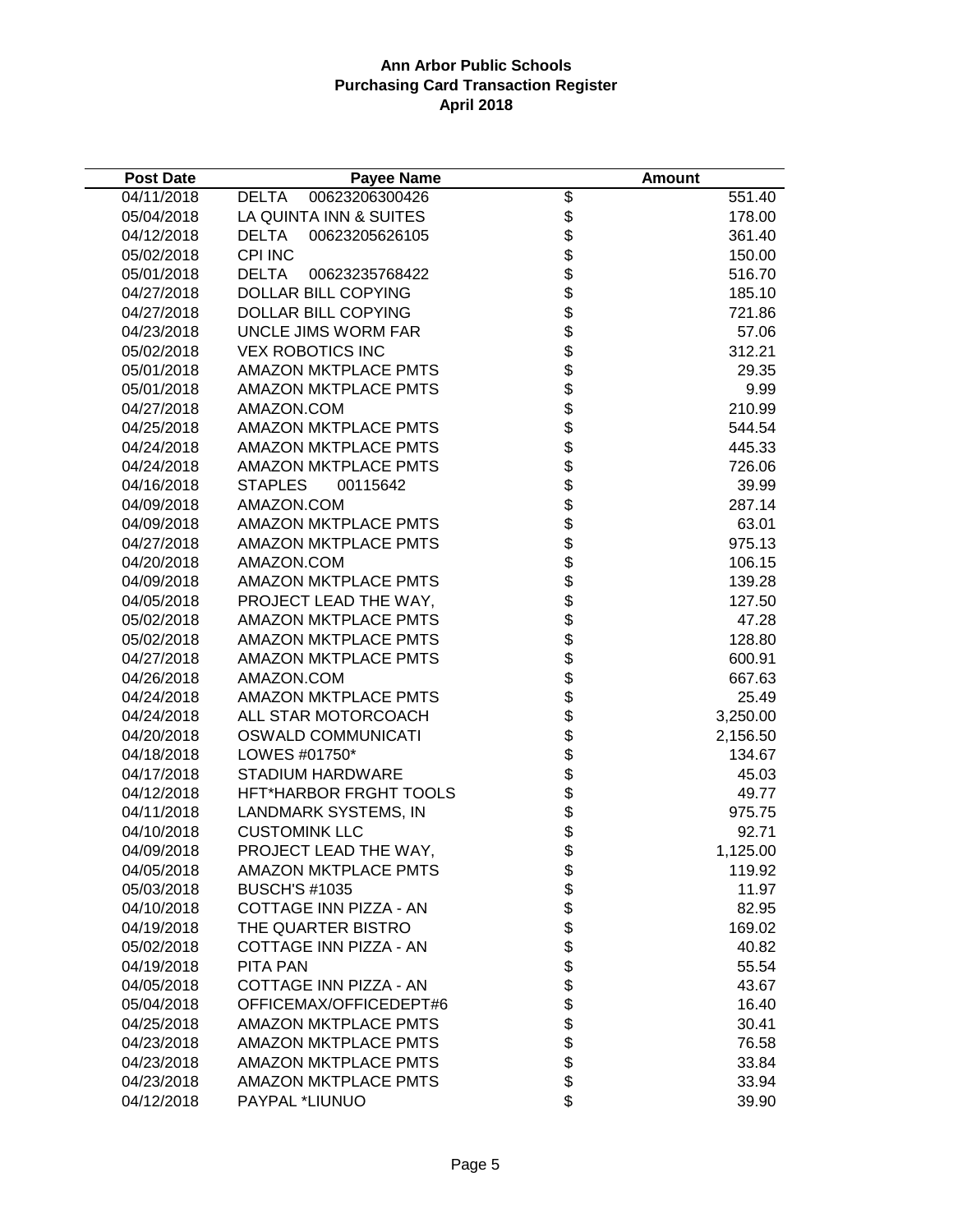| <b>Post Date</b> | <b>Payee Name</b>             |                                          | <b>Amount</b> |
|------------------|-------------------------------|------------------------------------------|---------------|
| 04/11/2018       | AMAZON.COM                    | \$                                       | 1,927.20      |
| 05/01/2018       | USPS PO 2588050907            |                                          | 8.75          |
| 04/30/2018       | USPS PO 2588050907            | \$\$\$\$\$\$\$\$\$\$\$\$\$\$\$\$\$\$\$\$ | 8.75          |
| 04/30/2018       | <b>AMAZON MKTPLACE PMTS</b>   |                                          | 162.45        |
| 04/20/2018       | ADAMS BOOK CO                 |                                          | 821.34        |
| 04/12/2018       | <b>DEMCO INC</b>              |                                          | 66.90         |
| 04/18/2018       | AMAZON.COM                    |                                          | 194.44        |
| 04/17/2018       | <b>AMAZON MKTPLACE PMTS</b>   |                                          | 11.20         |
| 04/30/2018       | AMAZON.COM                    |                                          | 485.81        |
| 04/23/2018       | AMAZON.COM                    |                                          | 8.45          |
| 04/17/2018       | AMAZON.COM                    |                                          | 57.05         |
| 04/23/2018       | <b>AMAZON MKTPLACE PMTS</b>   |                                          | 45.83         |
| 04/17/2018       | <b>AMAZON MKTPLACE PMTS</b>   |                                          | 111.30        |
| 04/10/2018       | <b>AMAZON MKTPLACE PMTS</b>   |                                          | 46.00         |
| 04/26/2018       | AMWAY GRAND PLAZA HOTE        |                                          | (9.06)        |
| 04/20/2018       | 00623217120352<br>DELTA       |                                          | 380.40        |
| 04/16/2018       | <b>NAFSA EVENTS</b>           |                                          | 399.00        |
| 04/27/2018       | ASE EDUCATION FOUNDATI        |                                          | 750.00        |
| 04/27/2018       | ASE EDUCATION FOUNDATI        |                                          | 750.00        |
| 04/10/2018       | <b>EDUCATION WEEK</b>         |                                          | 44.00         |
| 04/18/2018       | <b>SHAPE AMER-WEB</b>         |                                          | 224.83        |
| 04/16/2018       | <b>NAFSA WEB</b>              |                                          | 479.00        |
| 04/05/2018       | <b>MENGER HOTEL</b>           |                                          | 881.47        |
| 04/05/2018       | <b>MENGER HOTEL</b>           | ୫୫୫୫୫୫୫୫୫୫୫୫୫୫୫                          | 881.47        |
| 04/05/2018       | <b>EXECUCAR AFFILIATES</b>    |                                          | 31.86         |
| 04/27/2018       | <b>COURTYARD BY MARRIOTT</b>  |                                          | 943.41        |
| 04/25/2018       | CARMELLIMOPASS.COM            |                                          | 70.90         |
| 04/25/2018       | <b>DELTA</b><br>0068264471458 |                                          | 25.00         |
| 04/24/2018       | <b>MARCHE MADISON</b>         |                                          | 14.74         |
| 04/24/2018       | <b>MARCHE MADISON</b>         |                                          | 4.49          |
| 04/23/2018       | DELTA<br>0068264227200        |                                          | 25.00         |
| 04/16/2018       | <b>MASB</b>                   |                                          | 50.00         |
| 04/16/2018       | CARMELLIMOPASS.COM            |                                          | 57.30         |
| 04/11/2018       | <b>EXECUCAR AFFILIATES</b>    |                                          | 31.86         |
| 04/11/2018       | <b>METRO CARS- PAYPAL</b>     |                                          | 555.12        |
| 04/10/2018       | <b>MENGER HOTEL</b>           |                                          | 17.26         |
| 04/06/2018       | <b>AMERICAN GRPHC INST</b>    |                                          | 1,495.00      |
| 04/19/2018       | PANERA BREAD #601366          |                                          | 122.03        |
| 05/03/2018       | CANVA 01947-2322699           |                                          | 10.00         |
| 04/25/2018       | OFFICEMAX/OFFICEDEPT#6        |                                          | 13.99         |
| 04/25/2018       | OFFICEMAX/OFFICEDEPT#6        |                                          | 224.17        |
| 04/20/2018       | OFFICEMAX/OFFICEDEPT#6        | \$\$\$\$\$\$\$\$                         | (113.60)      |
| 04/17/2018       | OFFICEMAX/OFFICEDEPT#6        | \$                                       | 16.99         |
| 04/16/2018       | PIKTOCHARTCO*460FDHQ0F        |                                          | 29.00         |
| 04/16/2018       | OFFICEMAX/OFFICEDEPT#6        | \$\$\$\$                                 | 105.60        |
| 04/16/2018       | OFFICEMAX/OFFICEDEPT#6        |                                          | 58.88         |
| 04/16/2018       | CANVA FOR WORK MONTHLY        |                                          | 12.95         |
| 04/16/2018       | OFFICEMAX/OFFICEDEPT#6        | \$                                       | 9.15          |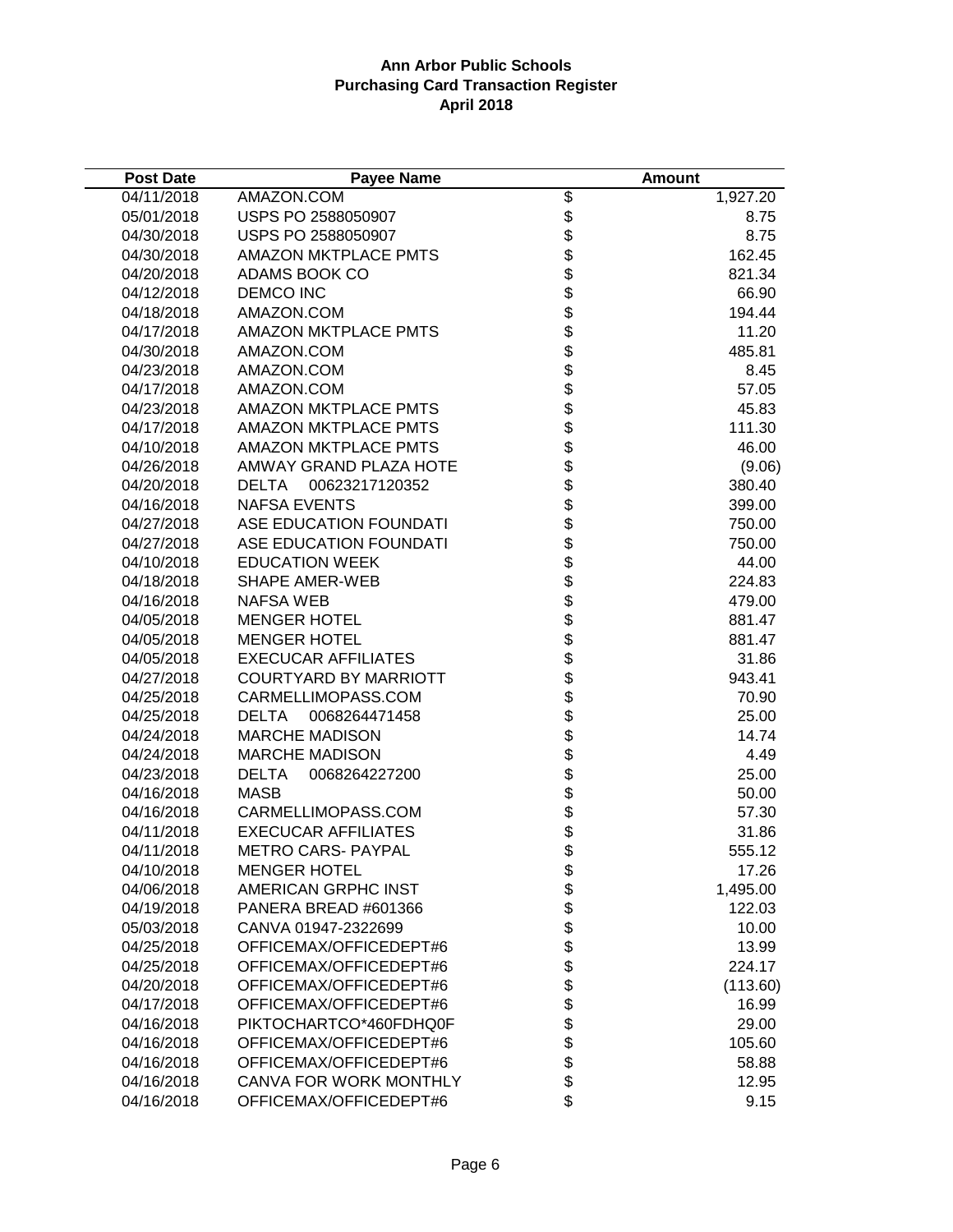| <b>Post Date</b> | <b>Payee Name</b>              |                   | Amount   |
|------------------|--------------------------------|-------------------|----------|
| 04/13/2018       | OFFICEMAX/OFFICEDEPT#6         | \$                | 25.98    |
| 04/12/2018       | STK*SHUTTERSTOCK, INC.         | \$                | 49.00    |
| 04/11/2018       | OFFICEMAX/OFFICEDEPT#6         | \$                | 85.18    |
| 04/10/2018       | CANVA 01924-3065379            | \$                | 10.00    |
| 04/09/2018       | <b>SLIDETEAM</b>               | \$                | 249.99   |
| 05/01/2018       | <b>COLLER INDUSTRIES INC</b>   |                   | 444.26   |
| 04/18/2018       | <b>DOLLAR BILL COPYING</b>     |                   | 1,531.61 |
| 04/17/2018       | EASYCANVASPRINTS.COM           |                   | 260.55   |
| 04/12/2018       | DOLLAR BILL COPYING            | <b>888888888</b>  | 21.04    |
| 04/23/2018       | <b>DELTA</b><br>00623227135716 |                   | 223.20   |
| 04/23/2018       | UNITED<br>01623956669580       |                   | 192.20   |
| 04/23/2018       | AMERICAN 00121850149735        |                   | 189.20   |
| 04/19/2018       | PANERA BREAD #600874           |                   | 25.28    |
| 04/09/2018       | TST* NEW YORK PIZZA DE         |                   | 217.50   |
| 04/09/2018       | <b>AMAZON MKTPLACE PMTS</b>    |                   | 20.95    |
| 04/09/2018       | OFFICEMAX/OFFICEDEPT#6         |                   | 81.91    |
| 04/25/2018       | REI*GREENWOODHEINEMANN         | \$                | 532.58   |
| 05/02/2018       | <b>ASSOC SUPERV AND CURR</b>   | \$                | 89.00    |
| 04/16/2018       | <b>FREDPRYOR CAREERTRACK</b>   | \$                | 199.00   |
| 04/20/2018       | <b>USPS KIOSK 2502809550</b>   | \$                | 13.65    |
| 04/05/2018       | USPS PO 2502820113             | \$                | 50.00    |
| 04/09/2018       | USPS PO 2502800106             |                   | 210.82   |
| 04/25/2018       | USPS PO 2502800106             |                   | 82.85    |
| 04/18/2018       | USPS PO 2518300118             | <b>おおおおおおおおおお</b> | 4.80     |
| 04/09/2018       | USPS PO 2502800106             |                   | 315.00   |
| 04/13/2018       | BEST BUY MHT 00004085          |                   | 49.98    |
| 04/13/2018       | BESTBUYCOM805539128311         |                   | 47.67    |
| 04/30/2018       | SSI*SCHOOL SPECIALTY           |                   | 30.30    |
| 04/12/2018       | <b>AMAZON MKTPLACE PMTS</b>    |                   | 242.06   |
| 04/16/2018       | SAMSCLUB.COM                   |                   | 81.26    |
| 04/11/2018       | MARZANO RESEARCH LAB           |                   | 35.95    |
| 04/05/2018       | AMAZON.COM                     |                   | 90.62    |
| 05/01/2018       | ARBOR SPRINGS WATER CO         | \$                | 100.00   |
| 04/10/2018       | ARBOR SPRINGS WATER CO         | \$                | 283.25   |
| 05/04/2018       | OFFICEMAX/OFFICEDEPT#6         | \$                | 15.58    |
| 04/11/2018       | OFFICEMAX/OFFICEDEPT#6         | \$                | 54.63    |
| 04/30/2018       | AMAZON.COM                     | \$                | 51.49    |
| 04/19/2018       | <b>AMAZON MKTPLACE PMTS</b>    |                   | 395.00   |
| 05/03/2018       | RPS ANN ARBOR-METERQ02         | \$<br>\$          | 2.55     |
| 04/10/2018       | RPS ANN ARBOR-METERQ02         | \$                | 1.70     |
| 04/05/2018       | RPS ANN ARBOR-ANN AQPS         | \$                | 2.40     |
| 04/17/2018       | RPS ANN ARBOR-METERQ02         | \$                | 0.85     |
| 04/23/2018       | <b>MARRIOTT DETROIT DTOWN</b>  | \$                | 416.62   |
| 05/01/2018       | ALICE TRAINING INSTITU         |                   | 595.00   |
| 04/25/2018       | <b>DELTA</b><br>00623227876224 | \$\$              | 321.40   |
| 04/25/2018       | <b>NASSLEO</b>                 |                   | 300.00   |
| 04/23/2018       | <b>MARRIOTT DETROIT DTOWN</b>  | \$                | 365.70   |
| 04/23/2018       | COBO WASHINGTON GARAGE         | \$                | 15.00    |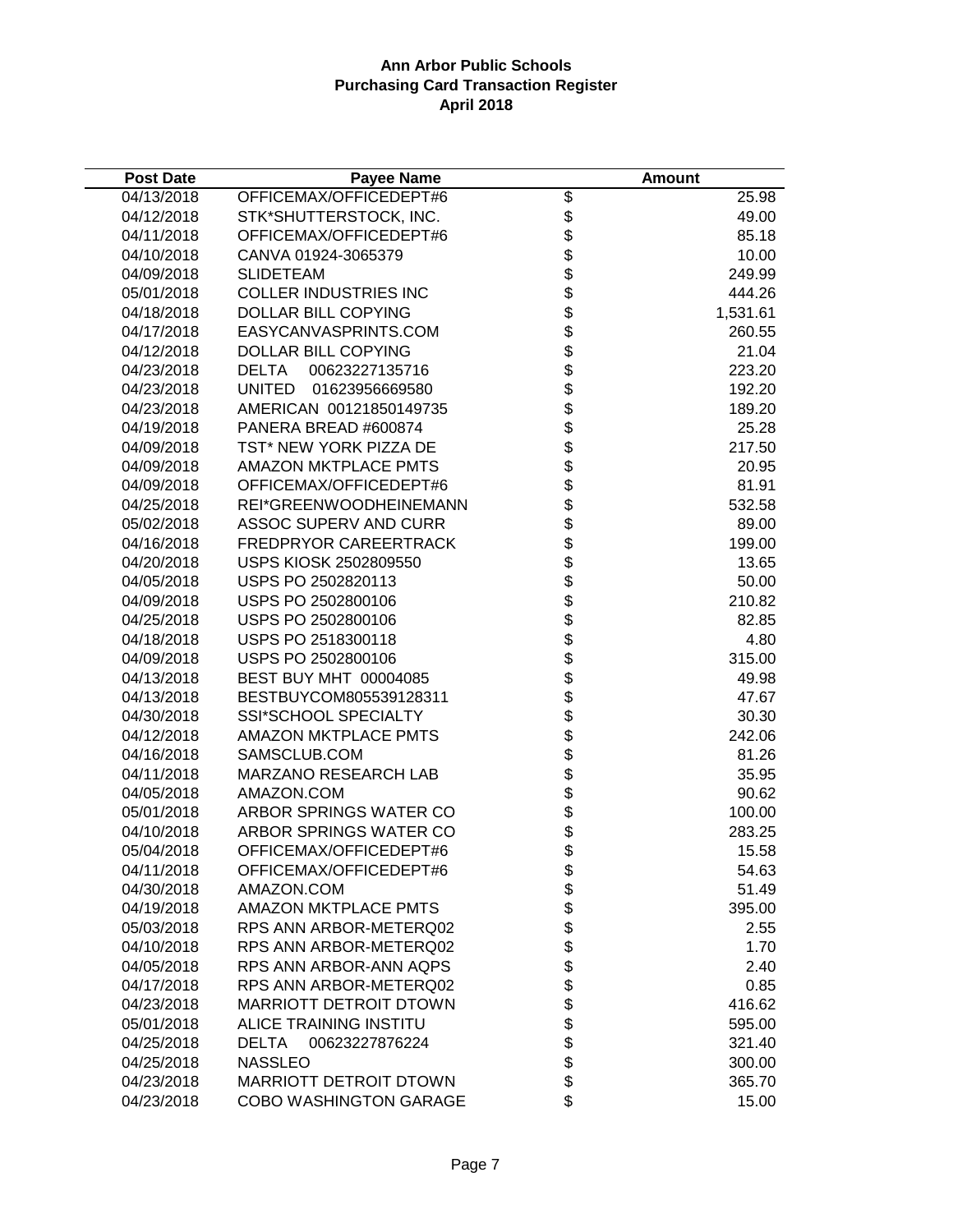| <b>Post Date</b> | <b>Payee Name</b>                 |                                                                                                               | <b>Amount</b> |
|------------------|-----------------------------------|---------------------------------------------------------------------------------------------------------------|---------------|
| 04/20/2018       | 06360 - CENTER GARAGE             | $\overline{\mathcal{G}}$                                                                                      | 26.00         |
| 04/20/2018       | PORT ATWATER PARKING              |                                                                                                               | 25.00         |
| 04/19/2018       | <b>COBO CENTER</b>                |                                                                                                               | 15.00         |
| 04/05/2018       | <b>MSBO</b>                       |                                                                                                               | 180.00        |
| 05/04/2018       | OFFICEMAX/OFFICEDEPT#6            |                                                                                                               | 162.48        |
| 04/26/2018       | <b>AMAZON MKTPLACE PMTS</b>       |                                                                                                               | 35.00         |
| 04/20/2018       | <b>AMAZON MKTPLACE PMTS</b>       |                                                                                                               | 39.99         |
| 04/13/2018       | <b>AMAZON MKTPLACE PMTS</b>       |                                                                                                               | 97.42         |
| 04/10/2018       | <b>AMAZON MKTPLACE PMTS</b>       |                                                                                                               | 106.92        |
| 04/10/2018       | OFFICE DEPOT #1170                |                                                                                                               | 10.69         |
| 04/10/2018       | OFFICE DEPOT #5910                |                                                                                                               | 72.96         |
| 04/10/2018       | OFFICEMAX/OFFICEDEPT#6            |                                                                                                               | 13.95         |
| 04/09/2018       | <b>AMAZON MKTPLACE PMTS</b>       |                                                                                                               | 84.97         |
| 04/05/2018       | OFFICE DEPOT #1214                |                                                                                                               | 17.49         |
| 04/05/2018       | OFFICEMAX/OFFICEDEPT#6            |                                                                                                               | 17.99         |
| 04/19/2018       | NATIONAL INSITUTE OF G            |                                                                                                               | 360.00        |
| 05/01/2018       | WILDLIFE SERVICES OF M            |                                                                                                               | 290.00        |
| 05/01/2018       | WILDLIFE SERVICES OF M            |                                                                                                               | 140.00        |
| 05/01/2018       | WILDLIFE SERVICES OF M            |                                                                                                               | 190.00        |
| 05/01/2018       | <b>WILDLIFE SERVICES OF M</b>     |                                                                                                               | 200.00        |
| 05/04/2018       | <b>HYATT REG DENVER CC F&amp;</b> |                                                                                                               | 10.67         |
| 05/04/2018       | <b>CRU WINE BAR - DENVER</b>      |                                                                                                               | 20.36         |
| 05/02/2018       | <b>UBER TRIP CRRW6</b>            |                                                                                                               | 3.91          |
| 05/01/2018       | SQU*SQ *MESAY KIDANE              |                                                                                                               | 67.20         |
| 05/01/2018       | DELTA<br>0068264351901            | ֍֍֍֍֍֍֍֍֍֍֍֍֍֍֍֍֍֍֍֍֍֍֍֍֍֍֍֍֍֍֍֍                                                                              | 25.00         |
| 05/01/2018       | <b>SORA JAPANESE &amp; SUSHI</b>  |                                                                                                               | 35.74         |
| 04/10/2018       | <b>ATT*BILL PAYMENT</b>           |                                                                                                               | 190.37        |
| 04/24/2018       | ARC - MI MADISON HGTS             |                                                                                                               | 80.50         |
| 04/19/2018       | THE UPS STORE #5281               |                                                                                                               | 935.00        |
| 04/16/2018       | RAIDER FIRE PROTECTION            |                                                                                                               | 72.95         |
| 04/05/2018       | <b>MADISON ELECTRIC COMPA</b>     |                                                                                                               | 126.45        |
| 04/26/2018       | TELCOM AND DATA                   |                                                                                                               | 492.50        |
| 04/20/2018       | <b>MADISON ELECTRIC COMPA</b>     |                                                                                                               | 1,490.57      |
| 04/27/2018       | <b>WW GRAINGER</b>                |                                                                                                               | 97.52         |
| 04/18/2018       | <b>ALRO STEEL CORP</b>            | \$                                                                                                            | 413.50        |
| 04/27/2018       | <b>CAPP USA</b>                   |                                                                                                               | 12.89         |
| 04/19/2018       | <b>CURRENT ELECTRIC MOTOR</b>     |                                                                                                               | 368.00        |
| 04/05/2018       | <b>CURRENT ELECTRIC MOTOR</b>     |                                                                                                               | 332.00        |
| 04/25/2018       | THERMALNETICS, INC.               |                                                                                                               | 909.00        |
| 04/23/2018       | DJ CONLEY ASSOCIATES I            |                                                                                                               | 519.57        |
| 04/19/2018       | <b>CURRENT ELECTRIC MOTOR</b>     |                                                                                                               | 370.50        |
| 04/10/2018       | <b>MADISON ELECTRIC COMPA</b>     | 8 8 8 8 8 8 8 9 8 8 9 8 8 9 8 8 9 8 8 9 8 8 8 9 8 8 9 8 8 9 8 8 9 8 8 9 8 9 8 9 8 9 8 9 8 9 8 9 8 9 8 9 8 9 8 | 128.95        |
| 05/02/2018       | THERMALNETICS, INC.               |                                                                                                               | 170.03        |
| 04/11/2018       | <b>MADISON ELECTRIC COMPA</b>     |                                                                                                               | 239.97        |
| 04/09/2018       | BEHLER YOUNG COMPANY A            |                                                                                                               | 373.25        |
| 04/23/2018       | TRANE SUPPLY-113416               |                                                                                                               | 325.02        |
| 04/25/2018       | SWEETWATER SOUND                  |                                                                                                               | 304.99        |
| 04/24/2018       | <b>WW GRAINGER</b>                |                                                                                                               | 64.21         |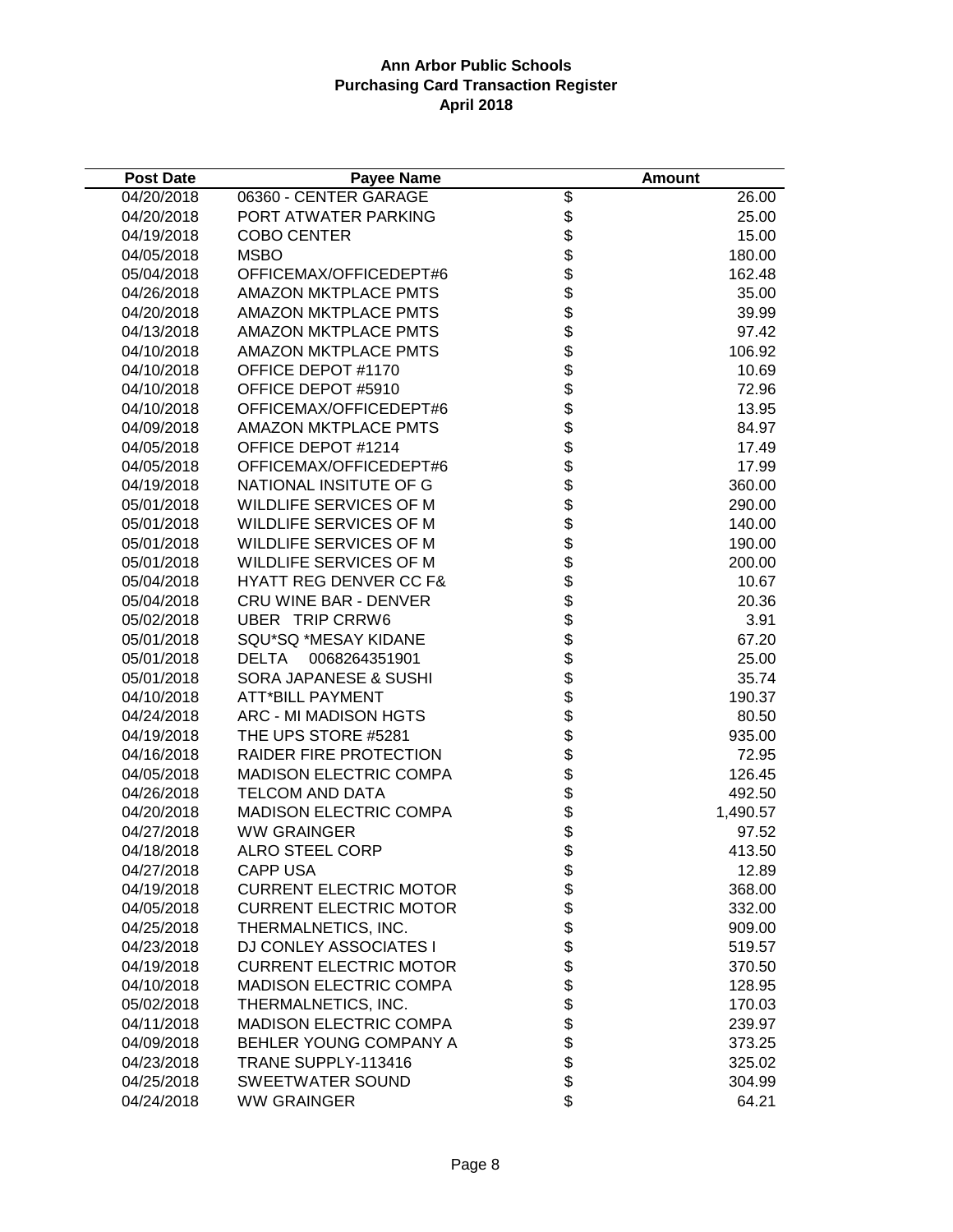| <b>Post Date</b> | <b>Payee Name</b>                 |                                                                      | <b>Amount</b> |
|------------------|-----------------------------------|----------------------------------------------------------------------|---------------|
| 04/19/2018       | JOHNSTONE SUPPLY AA               | $\overline{\mathcal{E}}$                                             | 397.46        |
| 04/13/2018       | <b>BOILERS CONTROLS &amp; EQU</b> |                                                                      | 406.24        |
| 04/11/2018       | <b>CURRENT ELECTRIC MOTOR</b>     | \$\$                                                                 | 186.90        |
| 04/10/2018       | <b>WW GRAINGER</b>                |                                                                      | 189.75        |
| 04/09/2018       | JOHNSTONE SUPPLY AA               |                                                                      | 1,569.25      |
| 04/06/2018       | <b>WW GRAINGER</b>                |                                                                      | 539.37        |
| 04/06/2018       | JOHN OSTRANDER COMPANY            |                                                                      | 533.71        |
| 04/13/2018       | BADER AND SONS CO.                |                                                                      | 1,014.33      |
| 04/12/2018       | <b>MRTHN NTT</b>                  |                                                                      | 472.18        |
| 04/11/2018       | <b>BRIARWOOD FORD INC</b>         |                                                                      | 1,710.38      |
| 04/06/2018       | ROYAL TRUCK & TRAILER             |                                                                      | (4.16)        |
| 05/03/2018       | SWEETWATER SOUND                  |                                                                      | 259.98        |
| 05/03/2018       | SS STORAGE - ANN ARBOR            |                                                                      | 147.00        |
| 04/16/2018       | FIVE STAR STORE IT LOH            |                                                                      | 1,144.00      |
| 05/03/2018       | SHERWIN WILLIAMS 70118            |                                                                      | 98.73         |
| 04/30/2018       | SHERWIN WILLIAMS 70118            |                                                                      | 447.21        |
| 05/01/2018       | STADIUM HARDWARE                  |                                                                      | 83.88         |
| 05/03/2018       | STADIUM HARDWARE                  |                                                                      | 165.95        |
| 04/17/2018       | <b>MADISON ELECTRIC COMPA</b>     |                                                                      | 12.08         |
| 04/09/2018       | <b>ALRO STEEL CORP</b>            |                                                                      | 16.89         |
| 04/11/2018       | <b>CAMFIL USA</b>                 |                                                                      | 317.52        |
| 04/11/2018       | <b>CAMFIL USA</b>                 | \$\$\$\$\$\$\$\$\$\$\$\$\$\$\$\$\$\$\$\$\$\$\$\$\$\$\$\$\$\$\$\$\$\$ | 630.98        |
| 04/27/2018       | MADISON ELECTRIC COMPA            |                                                                      | 133.01        |
| 05/03/2018       | <b>STADIUM HARDWARE</b>           |                                                                      | 14.41         |
| 05/02/2018       | JOHNSTONE SUPPLY AA               |                                                                      | 60.14         |
| 04/16/2018       | <b>MADISON ELECTRIC COMPA</b>     |                                                                      | 82.06         |
| 04/09/2018       | <b>BATTERIES PLUS #38</b>         |                                                                      | 151.92        |
| 04/23/2018       | TRANE SUPPLY-113416               |                                                                      | 2,056.15      |
| 05/04/2018       | FULL COMPASS SYS VT               |                                                                      | 72.81         |
| 05/02/2018       | <b>CAMFIL USA</b>                 |                                                                      | 1,763.09      |
| 05/03/2018       | <b>MADISON ELECTRIC COMPA</b>     |                                                                      | 27.28         |
| 05/02/2018       | <b>MADISON ELECTRIC COMPA</b>     |                                                                      | 133.76        |
| 04/23/2018       | <b>WW GRAINGER</b>                |                                                                      | 102.88        |
| 04/18/2018       | MADISON ELECTRIC COMPA            |                                                                      | 103.91        |
| 04/17/2018       | <b>CAMFIL USA</b>                 | \$                                                                   | 83.32         |
| 04/23/2018       | TRANE SUPPLY-113416               |                                                                      | 93.19         |
| 04/17/2018       | <b>CAMFIL USA</b>                 |                                                                      | 214.65        |
| 04/17/2018       | <b>CAMFIL USA</b>                 |                                                                      | 54.72         |
| 04/17/2018       | <b>WW GRAINGER</b>                |                                                                      | 117.69        |
| 04/11/2018       | <b>WW GRAINGER</b>                |                                                                      | 65.92         |
| 04/24/2018       | <b>MADISON ELECTRIC COMPA</b>     |                                                                      | 143.19        |
| 04/17/2018       | <b>MADISON ELECTRIC COMPA</b>     | <b>8888888888888888888888</b>                                        | 161.10        |
| 04/12/2018       | TRANE SUPPLY-113416               |                                                                      | (117.80)      |
| 04/12/2018       | TRANE SUPPLY-113416               |                                                                      | 111.13        |
| 04/12/2018       | TRANE SUPPLY-113416               |                                                                      | 117.80        |
| 04/09/2018       | <b>STADIUM HARDWARE</b>           |                                                                      | 18.98         |
| 04/05/2018       | <b>GROSS ELECTRIC INC AA</b>      |                                                                      | 38.10         |
| 05/01/2018       | <b>MADISON ELECTRIC COMPA</b>     | \$                                                                   | 46.98         |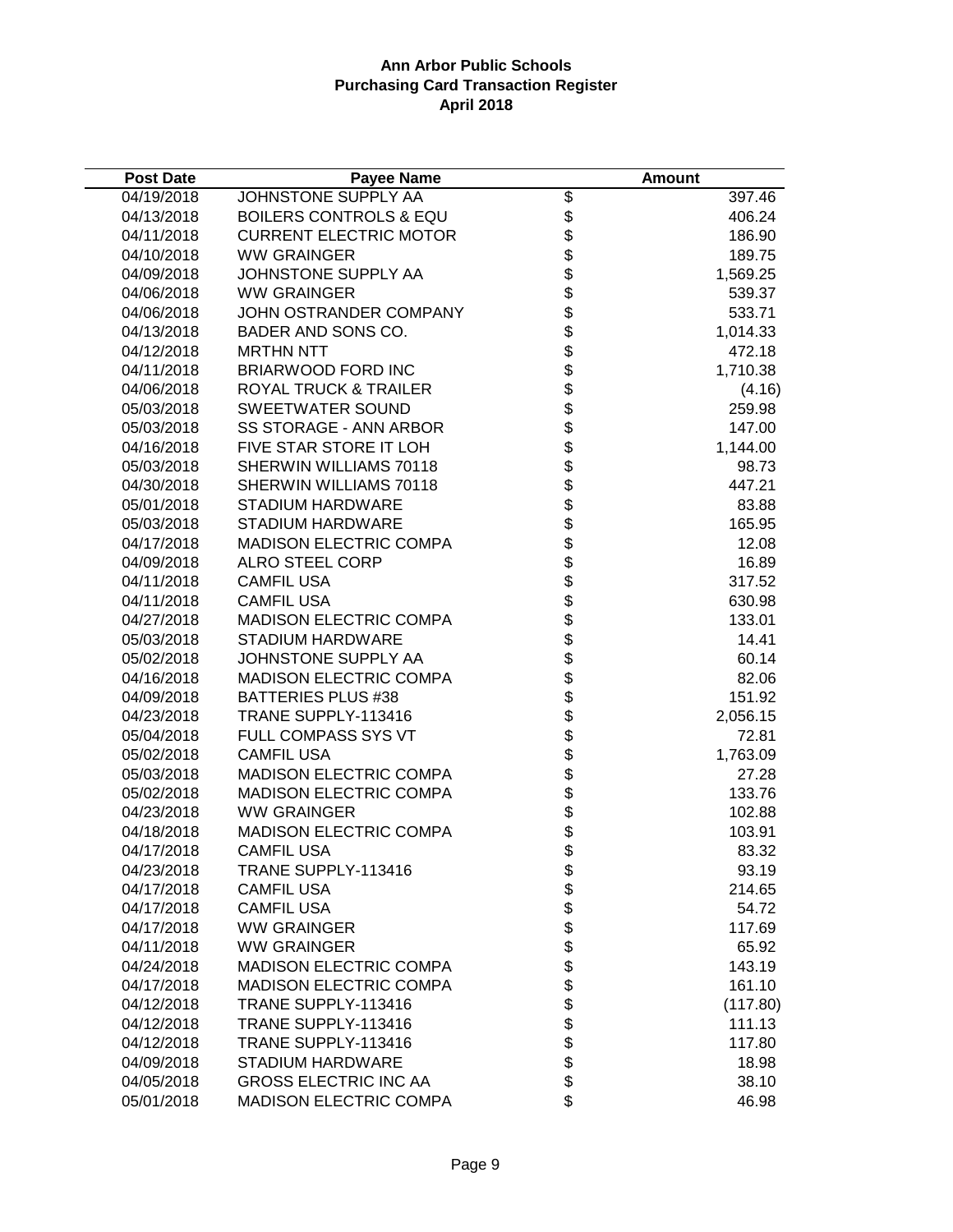| <b>Post Date</b> | <b>Payee Name</b>                 |                     | <b>Amount</b> |
|------------------|-----------------------------------|---------------------|---------------|
| 04/12/2018       | <b>MADISON ELECTRIC COMPA</b>     | \$                  | 330.47        |
| 05/04/2018       | <b>MADISON ELECTRIC COMPA</b>     | \$                  | 357.97        |
| 04/11/2018       | <b>WW GRAINGER</b>                | \$                  | 50.95         |
| 04/24/2018       | <b>MADISON ELECTRIC COMPA</b>     | \$                  | 636.78        |
| 05/04/2018       | THE HOME DEPOT #2721              | \$                  | 67.14         |
| 05/02/2018       | <b>CAMFIL USA</b>                 |                     | 188.80        |
| 04/30/2018       | <b>AMAZON MKTPLACE PMTS</b>       |                     | 21.06         |
| 04/30/2018       | <b>QUILL CORPORATION</b>          |                     | 16.99         |
| 04/26/2018       | THE HOME DEPOT #2721              |                     | 88.20         |
| 04/24/2018       | OFFICEMAX/OFFICEDEPT#6            |                     | 17.96         |
| 04/24/2018       | <b>DATAQINSTRUMENTS</b>           |                     | 144.01        |
| 04/23/2018       | JOHNSTONE SUPPLY AA               |                     | 49.56         |
| 04/18/2018       | <b>STADIUM HARDWARE</b>           |                     | (36.01)       |
| 04/18/2018       | <b>STADIUM HARDWARE</b>           |                     | 33.97         |
| 04/06/2018       | <b>WW GRAINGER</b>                |                     | 1.10          |
| 04/06/2018       | <b>MADISON ELECTRIC COMPA</b>     | <b>aaaaaaaaaaaa</b> | 242.35        |
| 04/05/2018       | NATIONAL ENERGY CONTRO            |                     | 237.31        |
| 04/17/2018       | <b>WW GRAINGER</b>                | \$                  | 37.90         |
| 05/04/2018       | <b>MADISON ELECTRIC COMPA</b>     | \$                  | 35.34         |
| 05/04/2018       | <b>MADISON ELECTRIC COMPA</b>     | \$                  | 17.90         |
| 04/19/2018       | <b>CURRENT ELECTRIC MOTOR</b>     | \$                  | 1,472.00      |
| 04/12/2018       | <b>JMAC SUPPLY</b>                | \$                  | 628.94        |
| 05/01/2018       | <b>ENTERPRISE RENT-A-CAR</b>      |                     | 53.76         |
| 04/30/2018       | <b>ENTERPRISE RENT-A-CAR</b>      | <b>8888888888</b>   | 53.76         |
| 04/30/2018       | <b>ENTERPRISE RENT-A-CAR</b>      |                     | 53.76         |
| 05/01/2018       | <b>GENESEE INTERMEDIATE S</b>     |                     | 75.00         |
| 04/12/2018       | PARKING STATE OF MI KI            |                     | 5.00          |
| 05/01/2018       | THE GWEN                          |                     | 1,842.12      |
| 05/01/2018       | <b>TAXI SVC CHICAGO</b>           |                     | 42.60         |
| 04/30/2018       | TIMOTHY O'TOOLE'S PUB             |                     | 14.50         |
| 04/30/2018       | <b>DELTA</b><br>0068264534734     |                     | 25.00         |
| 04/26/2018       | CHI TAXI 1990                     |                     | 45.80         |
| 04/26/2018       | <b>DELTA</b><br>0068264877381     |                     | 25.00         |
| 04/26/2018       | <b>GINO'S EAST - SUPERIO</b>      |                     | 24.66         |
| 04/26/2018       | CHICK FIL A - 107                 | \$                  | 5.70          |
| 04/23/2018       | <b>AIRLINES PARKING</b>           | \$                  | 51.00         |
| 04/09/2018       | <b>MARRIOTT S ANTONIO F&amp;B</b> | \$                  | 19.24         |
| 04/09/2018       | MICHELINOS OLE LONESTA            |                     | 20.77         |
| 04/09/2018       | YELLOW CAB SAN ANTONIO            | \$\$                | 32.06         |
| 04/09/2018       | YARD HOUSE 0108362                |                     | 16.41         |
| 04/09/2018       | <b>MARRIOTT S ANTONIO RVR</b>     |                     | 1,510.53      |
| 04/06/2018       | YARD HOUSE 0108362                |                     | 10.10         |
| 04/06/2018       | <b>RIO RIO CANTINA</b>            |                     | 14.95         |
| 04/05/2018       | SQU*SQ *SAN ANTONIO TA            | <b>888888</b>       | 29.90         |
| 04/05/2018       | HTTP://WWW.GOGOAIR.COM            |                     | 16.00         |
| 05/04/2018       | WASHTENAWCHILDREN.ORG             |                     | 30.00         |
| 04/11/2018       | CROWNE PLAZA LANSING W            | \$                  | 322.46        |
| 04/11/2018       | SPECIAL LEARNING INC              | \$                  | 79.00         |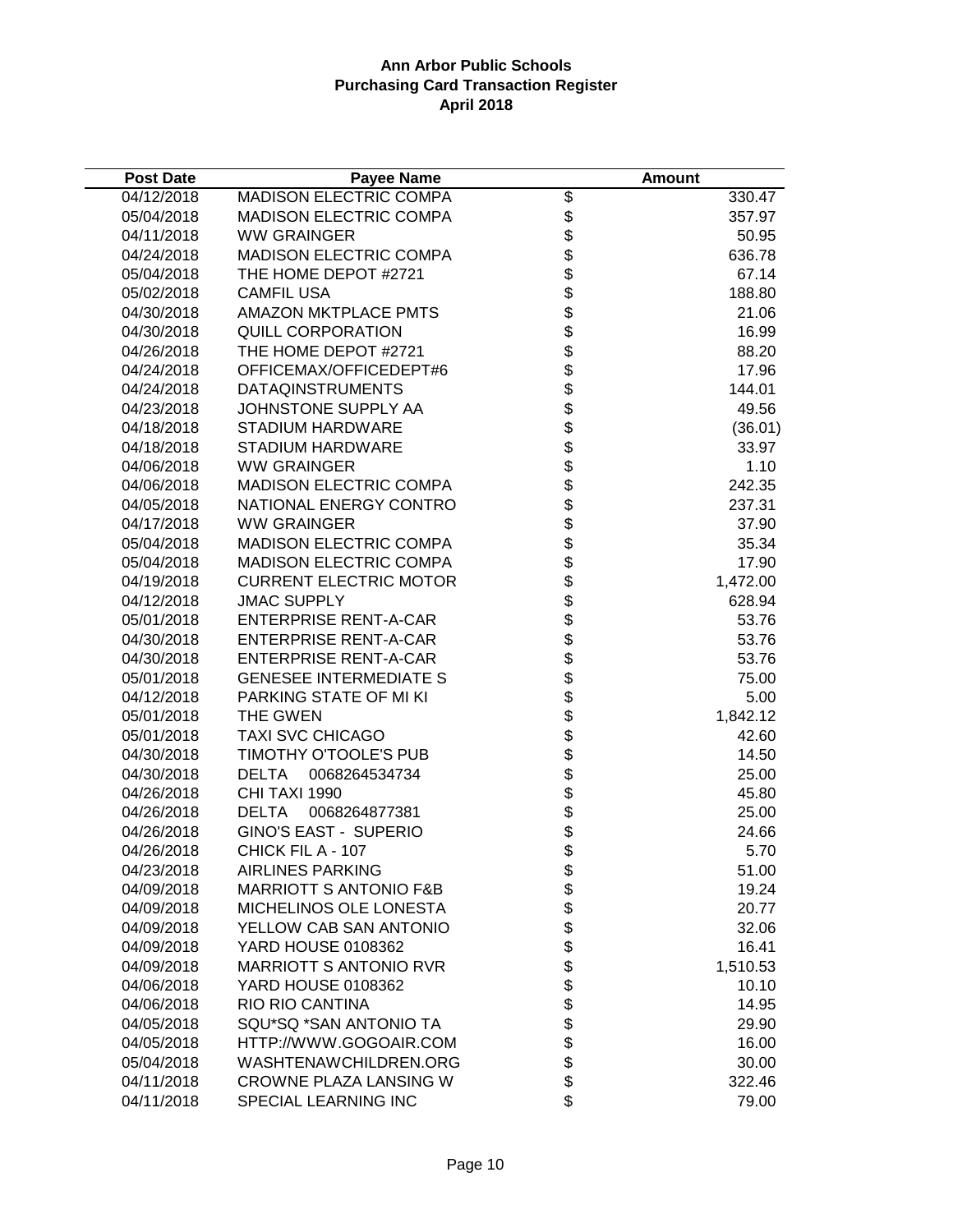| <b>Post Date</b> | <b>Payee Name</b>             |                                  | <b>Amount</b> |
|------------------|-------------------------------|----------------------------------|---------------|
| 04/11/2018       | SPECIAL LEARNING INC          | \$                               | 79.00         |
| 04/11/2018       | SPECIAL LEARNING INC          | \$                               | 79.00         |
| 04/24/2018       | MI ASSOC SCHOOL NURSES        | \$                               | 150.00        |
| 04/24/2018       | USPS PO 2502800106            | \$                               | 13.40         |
| 04/11/2018       | USPS PO 2502800106            | \$                               | 7.20          |
| 05/04/2018       | PARTY CITY                    | \$                               | 27.92         |
| 04/13/2018       | EASTERN MICHIGAN UNIV.        | \$<br>\$                         | 100.00        |
| 04/18/2018       | PANERA BREAD #600874          |                                  | 38.39         |
| 05/04/2018       | OFFICEMAX/OFFICEDEPT#6        | \$                               | 83.93         |
| 05/04/2018       | OFFICEMAX/OFFICEDEPT#6        |                                  | 39.99         |
| 04/20/2018       | OFFICEMAX/OFFICEDEPT#6        |                                  | 86.62         |
| 04/20/2018       | OFFICEMAX/OFFICEDEPT#6        |                                  | 25.47         |
| 04/17/2018       | OFFICEMAX/OFFICEDEPT#6        |                                  | 209.12        |
| 04/26/2018       | POSTER COMPLIANCE CENT        |                                  | 2,091.25      |
| 04/16/2018       | APL* ITUNES.COM/BILL          |                                  | 34.97         |
| 04/09/2018       | <b>THOMSON WEST*TCD</b>       |                                  | 288.86        |
| 04/09/2018       | ADOBE SYSTEMS, INC.           |                                  | 15.89         |
| 04/16/2018       | FEDEX 771924401402            |                                  | 76.74         |
| 05/02/2018       | BC.BASECAMP 3 3174832         |                                  | 948.00        |
| 04/18/2018       | B&H PHOTO 800-606-696         | <b>おおまままままままま</b>                | 196.00        |
| 04/18/2018       | AMAZON.COM                    |                                  | 24.32         |
| 04/11/2018       | CDW GOVT #MJB5176             |                                  | 547.99        |
| 04/09/2018       | <b>AMAZON MKTPLACE PMTS</b>   |                                  | 97.74         |
| 04/05/2018       | APL*APPLE ONLINE STORE        | \$\$\$\$\$\$\$\$\$\$\$\$\$\$\$\$ | (12.47)       |
| 04/05/2018       | APL*APPLE ONLINE STORE        |                                  | (14.52)       |
| 05/04/2018       | <b>AMAZON WEB SERVICES</b>    |                                  | 25.09         |
| 05/04/2018       | <b>TOSHIBA BUSINESS SOLUT</b> |                                  | 80.00         |
| 05/02/2018       | OFFICEMAX/OFFICEDEPT#6        |                                  | 7.83          |
| 04/13/2018       | OFFICEMAX/OFFICEDEPT#6        |                                  | 52.01         |
| 04/05/2018       | COTTAGE INN PIZZA - AN        |                                  | 21.48         |
| 04/06/2018       | PERFORMANCE HEALTH SUP        |                                  | 292.48        |
| 04/13/2018       | SCHOOL-TECH, INC              |                                  | 4.29          |
| 04/11/2018       | AMAZON.COM                    |                                  | 23.20         |
| 04/27/2018       | <b>HATCO INTERNATIONAL</b>    |                                  | 264.71        |
| 04/25/2018       | SCHOOL-TECH, INC              | \$                               | 99.90         |
| 04/18/2018       | HATCO INTERNATIONAL           |                                  | 70.00         |
| 04/10/2018       | <b>AMAZON MKTPLACE PMTS</b>   |                                  | 142.45        |
| 05/03/2018       | DELUX TENTS AND EVE           |                                  | 370.00        |
| 04/20/2018       | PAYPAL *MICHIAAA              | \$\$\$                           | 320.00        |
| 04/19/2018       | <b>BSN*SPORT SUPPLY GROUP</b> | \$<br>\$                         | 32.26         |
| 04/16/2018       | <b>AMAZON MKTPLACE PMTS</b>   |                                  | 77.97         |
| 04/11/2018       | <b>AMAZON MKTPLACE PMTS</b>   |                                  | (9.11)        |
| 04/11/2018       | <b>AMAZON MKTPLACE PMTS</b>   | \$<br>\$                         | (8.36)        |
| 04/24/2018       | THE HOME DEPOT #2721          |                                  | 39.94         |
| 04/10/2018       | THINK SOCIAL PUBLISHIN        |                                  | 279.66        |
| 04/18/2018       | INT*IN *ANN ARBOR SPAR        |                                  | 100.00        |
| 04/05/2018       | PAYPAL *AASPARK               | \$\$\$                           | 104.49        |
| 04/23/2018       | UNCLE JIMS WORM FAR           | \$                               | 57.06         |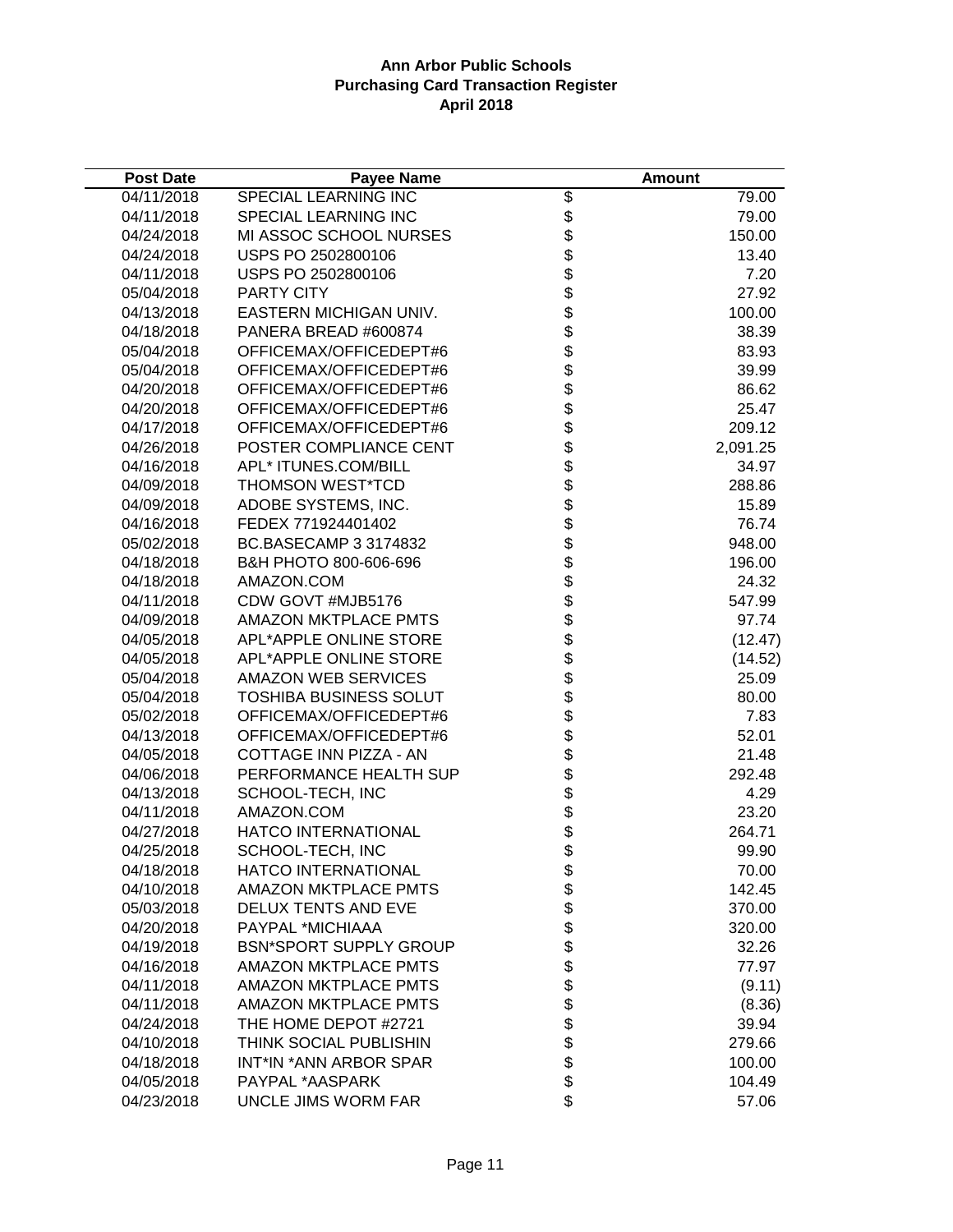| <b>Post Date</b> | <b>Payee Name</b>                 |                              | <b>Amount</b>      |
|------------------|-----------------------------------|------------------------------|--------------------|
| 04/23/2018       | UNCLE JIMS WORM FAR               | \$                           | $\overline{57.06}$ |
| 04/23/2018       | UNCLE JIMS WORM FAR               |                              | 61.85              |
| 04/23/2018       | UNCLE JIMS WORM FAR               |                              | 108.17             |
| 04/23/2018       | MAILCHIMP *MONTHLY                |                              | 150.00             |
| 04/16/2018       | LINKEDIN-376*2466084              |                              | 433.20             |
| 04/16/2018       | LINKEDIN-376*4324884              |                              | 9.60               |
| 04/09/2018       | ARC - MI MADISON HGTS             |                              | 2,445.00           |
| 04/09/2018       | <b>KOLOSSOS PRINTING</b>          |                              | (1,745.54)         |
| 04/09/2018       | <b>KOLOSSOS PRINTING</b>          |                              | 1,745.54           |
| 04/09/2018       | <b>KOLOSSOS PRINTING</b>          |                              | 1,646.74           |
| 04/17/2018       | ARC - MI MADISON HGTS             |                              | 26.93              |
| 05/02/2018       | PALACE SPORTS & ENT BO            |                              | 100.00             |
| 05/03/2018       | KROGER #688                       |                              | 90.00              |
| 04/30/2018       | <b>U-HAUL STATE ST CTR</b>        |                              | 1,383.25           |
| 04/25/2018       | <b>U-HAUL STATE ST CTR</b>        |                              | 27.42              |
| 04/25/2018       | <b>U-HAUL STATE ST CTR</b>        |                              | 44.95              |
| 04/25/2018       | <b>U-HAUL STATE ST CTR</b>        |                              | 261.80             |
| 04/19/2018       | <b>U-HAUL STATE ST CTR</b>        |                              | 239.92             |
| 04/16/2018       | PIZZA HOUSE - ANN ARBO            |                              | 47.06              |
| 04/16/2018       | <b>TARGET</b><br>00006346         |                              | 4.49               |
| 04/16/2018       | MEIJER INC #64<br>Q <sub>01</sub> |                              | 24.66              |
| 04/06/2018       | <b>BRUEGGERS CATERING #37</b>     |                              | (76.24)            |
| 05/03/2018       | STAPLS7196796279000001            |                              | 12.95              |
| 05/03/2018       | STAPLS7196796279000002            |                              | 13.80              |
| 04/23/2018       | STAPLS7196277301000001            |                              | 48.76              |
| 04/23/2018       | STAPLS7196277301000001            |                              | 53.98              |
| 04/23/2018       | DUNHAMS 026                       |                              | 15.92              |
| 04/20/2018       | PAYPAL *JJACKSON504               |                              | 14.99              |
| 04/20/2018       | PAYPAL *SPCMINT LLC               |                              | 11.99              |
| 04/09/2018       | <b>USA FOOTBALL</b>               |                              | 1,089.74           |
| 05/03/2018       | <b>SHELL OIL 574417261QPS</b>     |                              | 60.00              |
| 04/25/2018       | CITGO-STATE PETRO INC             |                              | 30.00              |
| 04/23/2018       | SHELL OIL 574417261QPS            |                              | 40.00              |
| 04/18/2018       | CITGO-STATE PETRO INC             |                              | 36.50              |
| 04/05/2018       | <b>CROWN AWARDS INC</b>           | \$                           | 131.78             |
| 05/02/2018       | OFFICEMAX/DEPOT 6048              |                              | 45.74              |
| 04/20/2018       | DSS*ACHIEVMNTPRODUCTS             |                              | 64.83              |
| 04/09/2018       | <b>DBC*BLICK ART MATERIAL</b>     |                              | (6.69)             |
| 04/27/2018       | DUNHAMS 010                       |                              | 62.98              |
| 05/02/2018       | <b>STADIUM HARDWARE</b>           |                              | 7.88               |
| 04/25/2018       | <b>DOLLAR TREE</b>                |                              | 22.00              |
| 04/24/2018       | <b>JACKSON SERVICE COMPAN</b>     |                              | 941.00             |
| 04/24/2018       | <b>JACKSON SERVICE COMPAN</b>     | \$\$\$\$\$\$\$\$\$\$\$\$\$\$ | 732.00             |
| 04/24/2018       | <b>JACKSON SERVICE COMPAN</b>     |                              | 190.00             |
| 04/11/2018       | <b>JACKSON SERVICE COMPAN</b>     |                              | 190.00             |
| 04/10/2018       | YOUNG SUPPLY CO - ANN             |                              | 147.50             |
| 04/10/2018       | MICHIGAN AFTER SCHOOL             |                              | 297.00             |
| 04/27/2018       | MEIJER INC #64<br>Q <sub>01</sub> | \$                           | 958.74             |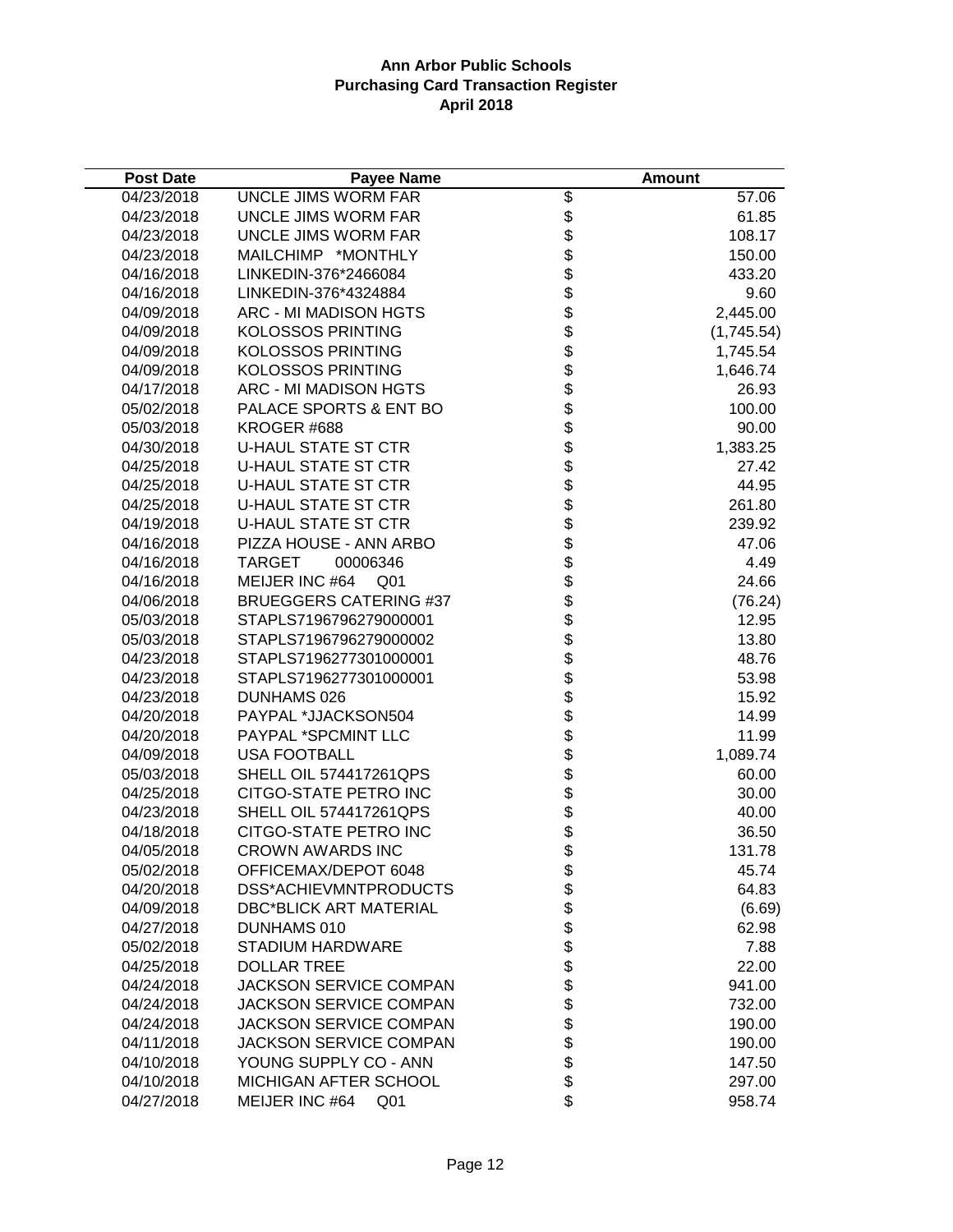| <b>Post Date</b> | <b>Payee Name</b>                  |            | <b>Amount</b> |
|------------------|------------------------------------|------------|---------------|
| 04/27/2018       | MEIJER INC #027 Q01                | \$         | 991.85        |
| 04/23/2018       | <b>BUSCHS, INC. #1051</b>          |            | 25.77         |
| 04/12/2018       | COTTAGE INN PIZZA - SA             |            | 195.00        |
| 04/12/2018       | MEIJER INC #64<br>Q <sub>01</sub>  |            | 1,052.16      |
| 04/12/2018       | MEIJER INC #027<br>Q <sub>01</sub> |            | 1,398.35      |
| 04/13/2018       | OFFICEMAX/OFFICEDEPT#6             |            | 19.99         |
| 04/13/2018       | OFFICEMAX/OFFICEDEPT#6             |            | 10.47         |
| 05/04/2018       | DSS*ACHIEVMNTPRODUCTS              |            | 319.99        |
| 05/03/2018       | YRC INC.                           |            | 120.00        |
| 05/03/2018       | DSS*ACHIEVMNTPRODUCTS              |            | 79.92         |
| 05/02/2018       | DSS*ACHIEVMNTPRODUCTS              |            | 135.49        |
| 05/02/2018       | DSS*ACHIEVMNTPRODUCTS              |            | 75.32         |
| 05/02/2018       | SQUARE *SQ *SCRAP BOX              |            | 164.80        |
| 05/01/2018       | NICOLA'S BOOKS                     |            | 13.60         |
| 05/01/2018       | SSI*SCHOOL SPECIALTY               |            | 31.61         |
| 04/30/2018       | MEIJER INC #173 Q01                |            | 7.99          |
| 04/30/2018       | OTC BRANDS, INC.                   |            | 52.86         |
| 04/30/2018       | <b>S&amp;S WORLDWIDE-ONLINE</b>    |            | 76.47         |
| 04/30/2018       | <b>S&amp;S WORLDWIDE-ONLINE</b>    |            | 165.29        |
| 04/27/2018       | MEIJER INC #64<br>Q <sub>0</sub> 1 |            | 351.84        |
| 04/27/2018       | MEIJER INC #027<br>Q <sub>01</sub> |            | 11.63         |
| 04/27/2018       | DSS*ACHIEVMNTPRODUCTS              |            | 89.67         |
| 04/27/2018       | DSS*ACHIEVMNTPRODUCTS              |            | 58.67         |
| 04/25/2018       | NICOLA'S BOOKS                     |            | 6.40          |
| 04/24/2018       | <b>AMAZON MKTPLACE PMTS</b>        |            | 23.87         |
| 04/24/2018       | OFFICEMAX/OFFICEDEPT#6             |            | 115.30        |
| 04/23/2018       | <b>S&amp;S WORLDWIDE</b>           |            | 1,260.00      |
| 04/13/2018       | OFFICEMAX/OFFICEDEPT#6             |            | 19.38         |
| 04/12/2018       | MEIJER INC #64<br>Q01              |            | 715.23        |
| 04/12/2018       | MEIJER INC #027 Q01                |            | 24.34         |
| 04/13/2018       | DSS*ACHIEVMNTPRODUCTS              |            | 638.57        |
| 04/09/2018       | DSS*ACHIEVMNTPRODUCTS              |            | 496.18        |
| 04/17/2018       | <b>MICHIGAN AEYC</b>               |            | 46.00         |
| 05/01/2018       | <b>ORBOTIX</b>                     |            | 2,799.98      |
| 04/30/2018       | <b>AMAZON MKTPLACE PMTS</b>        | \$         | 63.84         |
| 04/30/2018       | <b>AMAZON MKTPLACE PMTS</b>        |            | 25.47         |
| 04/30/2018       | <b>AMAZON MKTPLACE PMTS</b>        | \$\$\$     | 60.63         |
| 04/27/2018       | <b>AMAZON MKTPLACE PMTS</b>        |            | 32.47         |
| 04/09/2018       | <b>AMAZON MKTPLACE PMTS</b>        |            | 55.92         |
| 04/27/2018       | MEIJER INC #64<br>Q01              |            | 20.15         |
| 04/27/2018       | <b>BUDDY'S #115</b>                | \$<br>\$   | 117.42        |
| 04/05/2018       | BRIARWOOD MALL 5240                |            | 449.25        |
| 05/04/2018       | <b>AMAZON MKTPLACE PMTS</b>        | \$\$\$\$\$ | 21.29         |
| 05/01/2018       | <b>AMAZON MKTPLACE PMTS</b>        |            | 18.67         |
| 04/25/2018       | <b>AMAZON MKTPLACE PMTS</b>        |            | 94.79         |
| 04/25/2018       | <b>AMAZON MKTPLACE PMTS</b>        |            | 99.44         |
| 04/25/2018       | <b>AMAZON MKTPLACE PMTS</b>        | \$         | 59.65         |
| 04/24/2018       | AMAZON.COM                         | \$         | 41.30         |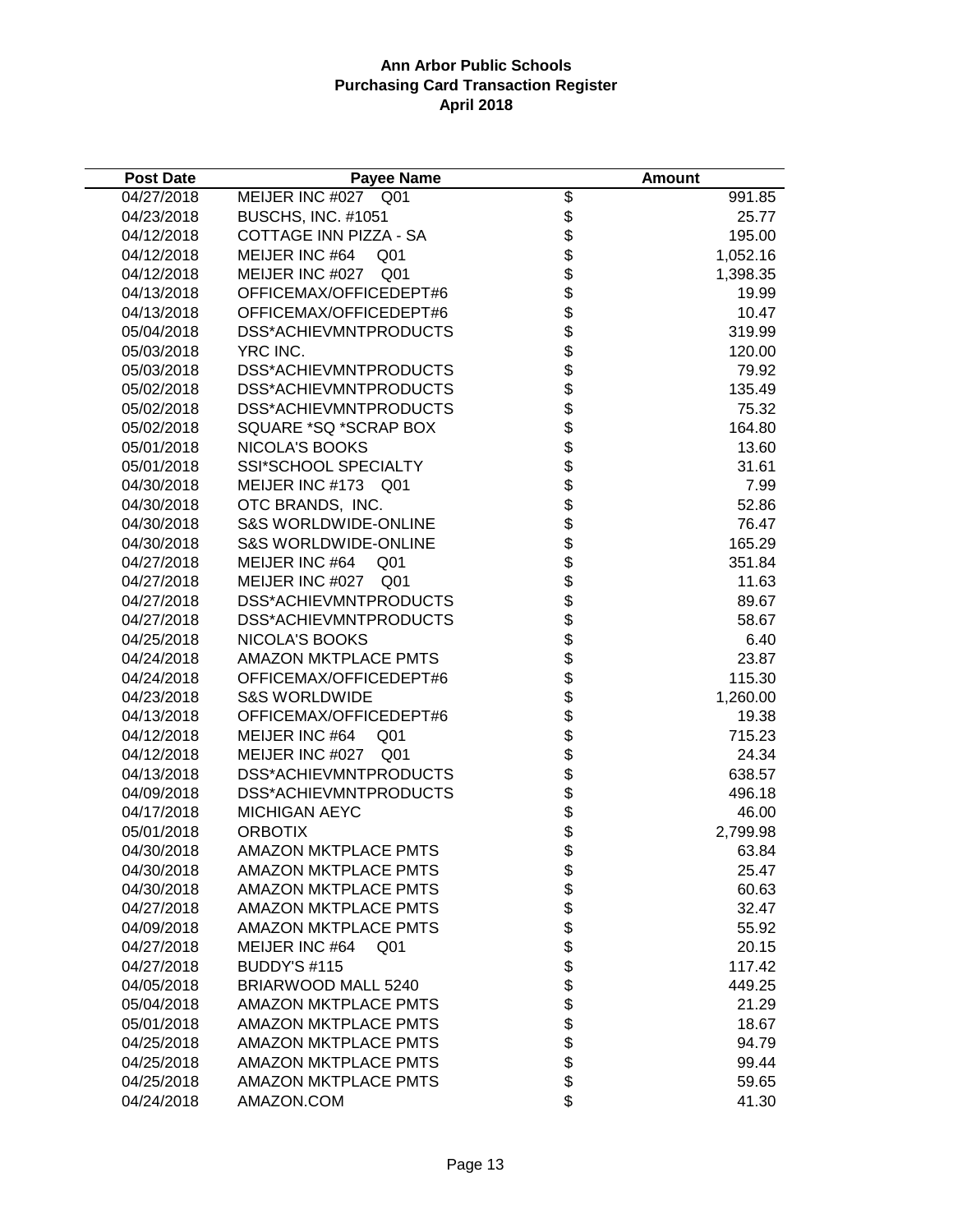| <b>Post Date</b> | <b>Payee Name</b>                 |                          | <b>Amount</b> |
|------------------|-----------------------------------|--------------------------|---------------|
| 04/24/2018       | AMAZON MKTPLACE PMTS              | $\overline{\mathcal{E}}$ | 5.89          |
| 04/24/2018       | <b>AMAZON MKTPLACE PMTS</b>       |                          | 41.06         |
| 04/24/2018       | AMAZON.COM                        |                          | 11.99         |
| 04/24/2018       | <b>AMAZON MKTPLACE PMTS</b>       |                          | 90.83         |
| 04/24/2018       | <b>AMAZON MKTPLACE PMTS</b>       |                          | 54.30         |
| 04/24/2018       | <b>AMAZON MKTPLACE PMTS</b>       |                          | 32.98         |
| 05/02/2018       | <b>AMAZON MKTPLACE PMTS</b>       |                          | 15.38         |
| 04/13/2018       | INT*IN *DUMMIES ON THE            |                          | 70.00         |
| 05/04/2018       | <b>GRAND BLANC APSI</b>           |                          | 595.00        |
| 04/16/2018       | <b>GRAND BLANC APSI</b>           |                          | 595.00        |
| 04/11/2018       | OU CE PAYMENTS FLEX RE            |                          | 690.00        |
| 04/10/2018       | <b>GRAND BLANC APSI</b>           |                          | 595.00        |
| 05/01/2018       | <b>BUSCH'S #1035</b>              |                          | 22.85         |
| 04/25/2018       | <b>BUSCH'S #1035</b>              |                          | 13.91         |
| 04/18/2018       | <b>BUSCH'S #1035</b>              |                          | 3.93          |
| 04/17/2018       | KROGER #688                       |                          | 2.51          |
| 04/11/2018       | PLUM MARKET - ANN                 |                          | 11.83         |
| 04/25/2018       | <b>AMAZON MKTPLACE PMTS</b>       |                          | 42.36         |
| 04/20/2018       | SQU*SQ *ROOSROAST COFF            |                          | 26.00         |
| 04/24/2018       | COTTAGE INN PIZZA - AN            |                          | 55.90         |
| 05/03/2018       | KROGER #688                       |                          | 33.93         |
| 05/02/2018       | TST* NEW YORK PIZZA DE            |                          | 226.49        |
| 05/01/2018       | MEIJER INC #173 Q01               |                          | 18.77         |
| 04/20/2018       | KROGER #688                       |                          | 22.65         |
| 04/13/2018       | KROGER #688                       |                          | 3.34          |
| 04/05/2018       | LITTLE CAESARS 0007 00            |                          | 43.75         |
| 05/02/2018       | KROGER #605                       |                          | 11.96         |
| 04/06/2018       | MEIJER INC #64<br>Q <sub>01</sub> |                          | 11.98         |
| 04/05/2018       | KROGER #605                       |                          | 116.03        |
| 04/30/2018       | PANERA BREAD #600876              |                          | 107.71        |
| 04/16/2018       | <b>STARS CAFE</b>                 |                          | 23.80         |
| 04/09/2018       | <b>CHELAS</b>                     |                          | 31.32         |
| 05/02/2018       | PANERA BREAD #600876              |                          | 12.38         |
| 04/12/2018       | <b>HUNGRY HOWIES 577</b>          |                          | 82.87         |
| 04/11/2018       | <b>BRUEGGERS CATERING #37</b>     |                          | 72.04         |
| 04/06/2018       | GFS STORE #0868                   | \$                       | 133.64        |
| 04/26/2018       | MEIJER INC #64<br>Q <sub>01</sub> |                          | 35.29         |
| 04/09/2018       | KROGER #577                       |                          | 8.97          |
| 04/27/2018       | PANERA BREAD #600874              |                          | 79.52         |
| 04/06/2018       | <b>HUNGRY HOWIES 577</b>          |                          | 20.97         |
| 04/09/2018       | COTTAGE INN PIZZA - AN            |                          | 23.99         |
| 04/09/2018       | COTTAGE INN PIZZA - AN            |                          | 67.93         |
| 05/04/2018       | <b>BTB BURRITO</b>                |                          | 71.67         |
| 05/03/2018       | BIG LOTS STORES - #525            | \$\$\$\$\$\$\$\$\$\$\$\$ | 100.15        |
| 04/23/2018       | MEIJER INC #64<br>Q <sub>01</sub> |                          | 42.43         |
| 04/17/2018       | ZINGERMAN'S DELICATSN             |                          | 90.52         |
| 04/12/2018       | GFS STORE #0868                   |                          | 311.22        |
| 04/11/2018       | ARBOR SPRINGS WATER CO            | \$                       | 65.00         |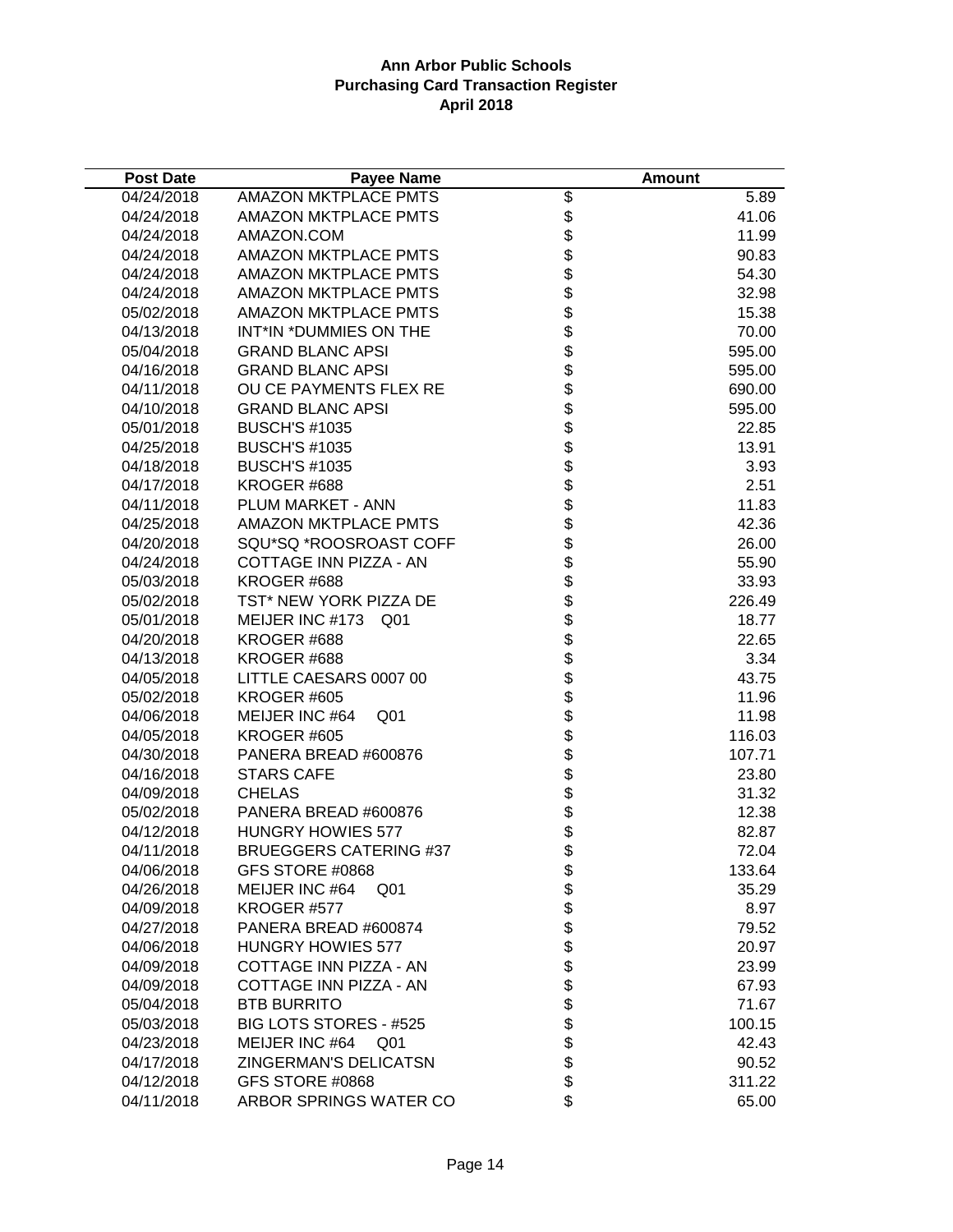| <b>Post Date</b> | <b>Payee Name</b>                 |                  | <b>Amount</b> |
|------------------|-----------------------------------|------------------|---------------|
| 04/30/2018       | GFS STORE #0868                   | \$               | 146.24        |
| 04/10/2018       | KROGER #688                       |                  | 58.04         |
| 04/17/2018       | CDW GOVT #MKL7781                 |                  | 102.52        |
| 04/16/2018       | CDW GOVT #MKB7174                 |                  | 37.28         |
| 04/05/2018       | <b>HEIKKINEN PRODUCTIONS</b>      |                  | 315.50        |
| 04/25/2018       | AMAZON.COM                        |                  | 77.71         |
| 04/23/2018       | <b>AMAZON MKTPLACE PMTS</b>       |                  | 25.62         |
| 04/20/2018       | THINK SOCIAL PUBLISHIN            |                  | 32.35         |
| 04/13/2018       | OFFICEMAX/OFFICEDEPT#6            |                  | 30.00         |
| 04/11/2018       | OFFICE DEPOT #1170                |                  | 14.94         |
| 04/11/2018       | OFFICEMAX/OFFICEDEPT#6            |                  | 13.95         |
| 04/11/2018       | OFFICEMAX/OFFICEDEPT#6            |                  | 91.05         |
| 04/11/2018       | OFFICEMAX/OFFICEDEPT#6            |                  | 14.06         |
| 04/11/2018       | OFFICEMAX/OFFICEDEPT#6            |                  | 6.56          |
| 04/09/2018       | THINK SOCIAL PUBLISHIN            |                  | 70.02         |
| 05/03/2018       | <b>AMAZON MKTPLACE PMTS</b>       |                  | 27.92         |
| 05/02/2018       | PHYSICAL EDUCATION EQU            |                  | 61.98         |
| 04/23/2018       | <b>AMAZON MKTPLACE PMTS</b>       |                  | 159.00        |
| 04/18/2018       | AMAZON.COM                        |                  | (8.99)        |
| 04/18/2018       | AMAZON.COM                        |                  | 56.56         |
| 04/11/2018       | OFFICE DEPOT #2961                |                  | 82.68         |
| 04/10/2018       | <b>AMAZON MKTPLACE PMTS</b>       |                  | 60.00         |
| 04/10/2018       | AMAZON.COM                        |                  | 366.40        |
| 04/09/2018       | AMAZON.COM                        |                  | 16.19         |
| 04/30/2018       | OFFICEMAX/OFFICEDEPT#6            |                  | 6.91          |
| 04/27/2018       | <b>TARGET</b><br>00012856         |                  | 11.65         |
| 04/27/2018       | OFFICEMAX/OFFICEDEPT#6            |                  | 117.36        |
| 04/25/2018       | <b>ENCORE DATA PRODUCTS I</b>     |                  | 89.90         |
| 04/20/2018       | SCHOOL-TECH, INC                  |                  | 473.22        |
| 04/06/2018       | <b>DEMCO INC</b>                  |                  | 28.52         |
| 05/03/2018       | UNDERGROUND PRINTING              |                  | 450.00        |
| 04/19/2018       | <b>AMAZON MKTPLACE PMTS</b>       |                  | 16.62         |
| 04/19/2018       | <b>INKHEAD</b>                    |                  | 800.00        |
| 04/18/2018       | AMAZON.COM                        |                  | 34.22         |
| 04/18/2018       | <b>AMAZON MKTPLACE PMTS</b>       | \$               | 121.86        |
| 04/09/2018       | INT*IN *BE OUR GUEST E            |                  | 4.34          |
| 04/12/2018       | CITY OF ANN ARBOR CUST            | \$<br>\$         | 75.00         |
| 04/09/2018       | <b>GREEN PAPER PRODUCTS</b>       |                  | 25.30         |
| 04/25/2018       | <b>MACKINAC ISLAND STATE</b>      |                  | 15.00         |
| 04/11/2018       | <b>GFS STORE #1973</b>            |                  | 33.96         |
| 04/10/2018       | <b>WASHTENAW DAIRY</b>            |                  | 203.00        |
| 04/30/2018       | <b>TICKETS* DETROIT TIGR</b>      |                  | 650.00        |
| 05/02/2018       | ANDERSON PAINT COMPANY            |                  | 144.12        |
| 04/30/2018       | THE HOME DEPOT #2721              | <b>おおおおおおおおお</b> | 92.44         |
| 04/30/2018       | ANDERSON PAINT COMPANY            |                  | 7.64          |
| 04/27/2018       | <b>HOWELL NATURE CENTER</b>       |                  | 100.00        |
| 04/23/2018       | MEIJER INC #64<br>Q <sub>01</sub> |                  | 9.98          |
| 04/23/2018       | <b>CUSTOM LANYARDS</b>            | \$               | 234.30        |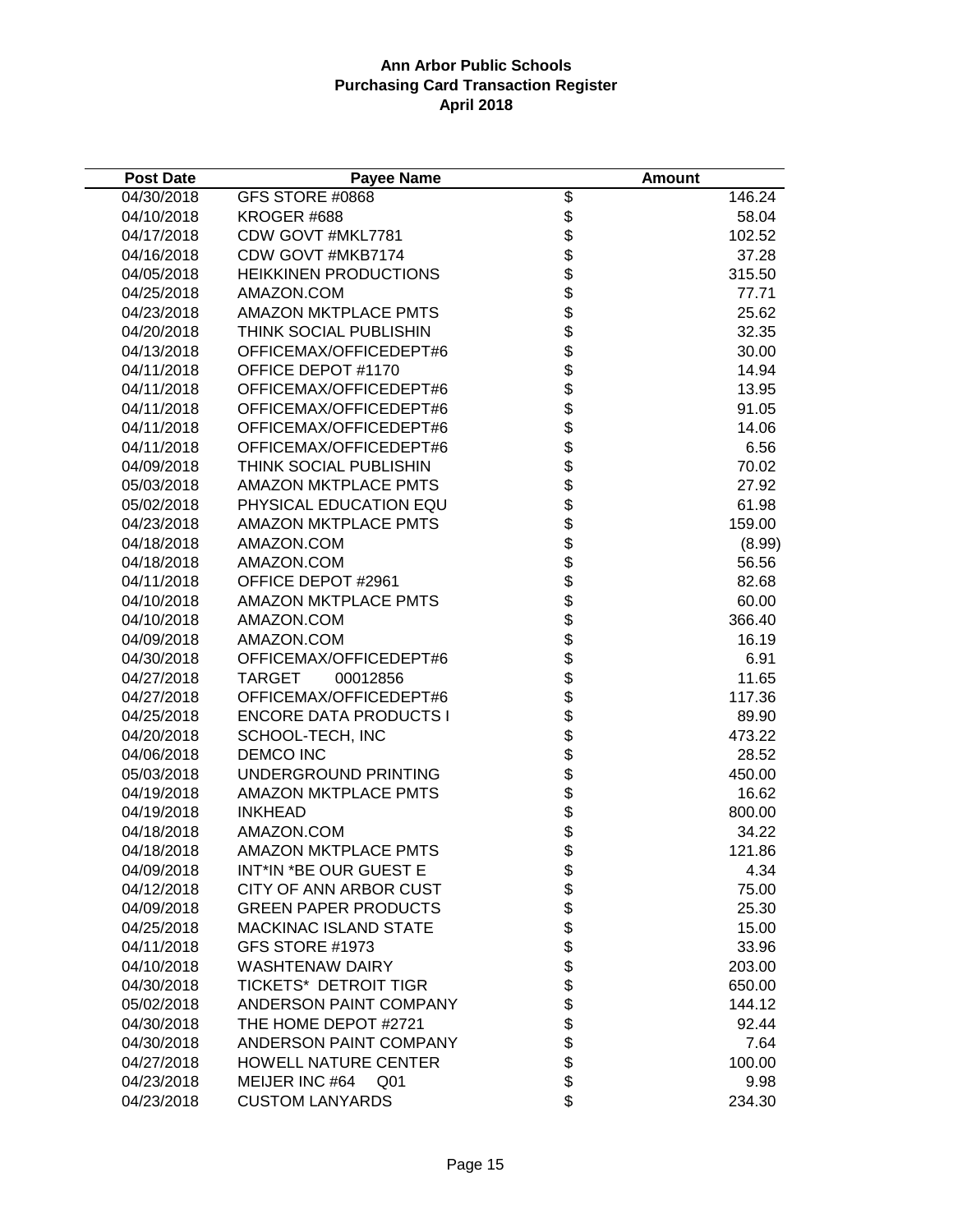| <b>Post Date</b>         | <b>Payee Name</b>                              |                              | <b>Amount</b>   |
|--------------------------|------------------------------------------------|------------------------------|-----------------|
| 04/18/2018               | <b>CHICO BAG</b>                               | $\overline{\mathcal{E}}$     | 741.00          |
| 04/13/2018               | <b>AMAZON MKTPLACE PMTS</b>                    |                              | 35.85           |
| 04/13/2018               | <b>AMAZON MKTPLACE PMTS</b>                    |                              | 71.48           |
| 04/13/2018               | ANN ARBOR PTO THRIFT S                         |                              | 2.33            |
| 04/13/2018               | THE SALVATION ARMY 27                          |                              | 22.61           |
| 04/13/2018               | BB *MUSEUM AFRCN AM HI                         |                              | 90.00           |
| 04/05/2018               |                                                |                              | (399.93)        |
| 05/03/2018               | SP * IB SOURCE INC.                            |                              | 356.50          |
| 05/03/2018               | <b>EMBITEC</b>                                 |                              | 111.34          |
| 04/17/2018               | <b>AMAZON MKTPLACE PMTS</b>                    |                              | 470.00          |
| 04/13/2018               | PP*STEALTH DJS                                 |                              | 690.00          |
| 05/03/2018               | <b>AMAZON MKTPLACE PMTS</b>                    |                              | 67.04           |
| 04/20/2018               | <b>BUS PROFESSIONALS OF A</b>                  |                              | 2,300.00        |
| 04/05/2018               | J W PEPPER AND SON INC                         |                              | 1.00            |
| 04/05/2018               | J W PEPPER AND SON INC                         |                              | 878.99          |
| 04/06/2018               | <b>BAUDVILLE INC.</b>                          |                              | 63.44           |
| 04/30/2018               | <b>STICKER MULE</b>                            |                              | 402.00          |
| 04/30/2018               | <b>AMAZON MKTPLACE PMTS</b>                    |                              | 126.22          |
| 04/17/2018               | AMAZON.COM                                     |                              | 89.99           |
| 04/09/2018               | BEST WESTERN VALLEY                            |                              | 345.96          |
| 04/12/2018               | <b>AMAZON MKTPLACE PMTS</b>                    |                              | 27.78           |
| 04/10/2018               | AMAZON MKTPLACE PMTS                           |                              | 27.45           |
| 05/02/2018               | SHOPKEEP.COM INC.                              |                              | 108.00          |
| 04/09/2018               | <b>NASSP PRODUCT &amp; SERVI</b>               |                              | 42.00           |
| 04/06/2018               | QUICK TICK INT'L INC                           |                              | 171.13          |
| 04/12/2018               | WIX.COM*223742153                              |                              | 168.00          |
| 04/11/2018               | SAMSCLUB #6667                                 |                              | 49.40           |
| 05/04/2018               | A-1 RENTAL                                     |                              | 131.40          |
| 05/04/2018               | <b>BUSCH'S #1048</b>                           |                              | 15.84           |
| 05/03/2018<br>04/30/2018 | <b>BUSCH'S #1048</b><br>JERUSALEM GARDEN -- LI |                              | 37.57<br>207.92 |
| 04/16/2018               | <b>AMAZON MKTPLACE PMTS</b>                    |                              | 25.98           |
| 04/26/2018               | PANERA BREAD #600876                           |                              | 119.19          |
| 04/25/2018               | <b>MAIN TROPHY SUPPLY CO</b>                   |                              | 95.09           |
| 04/25/2018               | DISCOUNTMUGS.COM                               |                              | 1,289.40        |
| 04/25/2018               | <b>HUNGRY HOWIES 577</b>                       |                              | 16.97           |
| 04/16/2018               | <b>HUNGRY HOWIES 577</b>                       |                              | 106.84          |
| 04/13/2018               | WAL-MART #5472                                 |                              | 15.98           |
| 04/06/2018               | DISCOUNTMUGS.COM                               |                              | 16.07           |
| 04/11/2018               | <b>AMAZON MKTPLACE PMTS</b>                    |                              | 80.82           |
| 04/10/2018               | OFFICEMAX/OFFICEDEPT#6                         |                              | 31.31           |
| 04/05/2018               | OFFICEMAX/OFFICEDEPT#6                         |                              | 13.74           |
| 04/27/2018               | SAMSCLUB.COM                                   |                              | 137.48          |
| 05/04/2018               | <b>AMAZON MKTPLACE PMTS</b>                    |                              | 99.99           |
| 04/30/2018               | HOMEDEPOT.COM                                  | \$\$\$\$\$\$\$\$\$\$\$\$\$\$ | 211.83          |
| 05/03/2018               | <b>BROWNPAPERTICKETS COM</b>                   |                              | 26.87           |
| 05/02/2018               | A2YCHAMBERORG                                  |                              | 120.00          |
| 04/26/2018               | <b>MARRIOTT ANN ARBOR</b>                      | \$                           | 3,357.00        |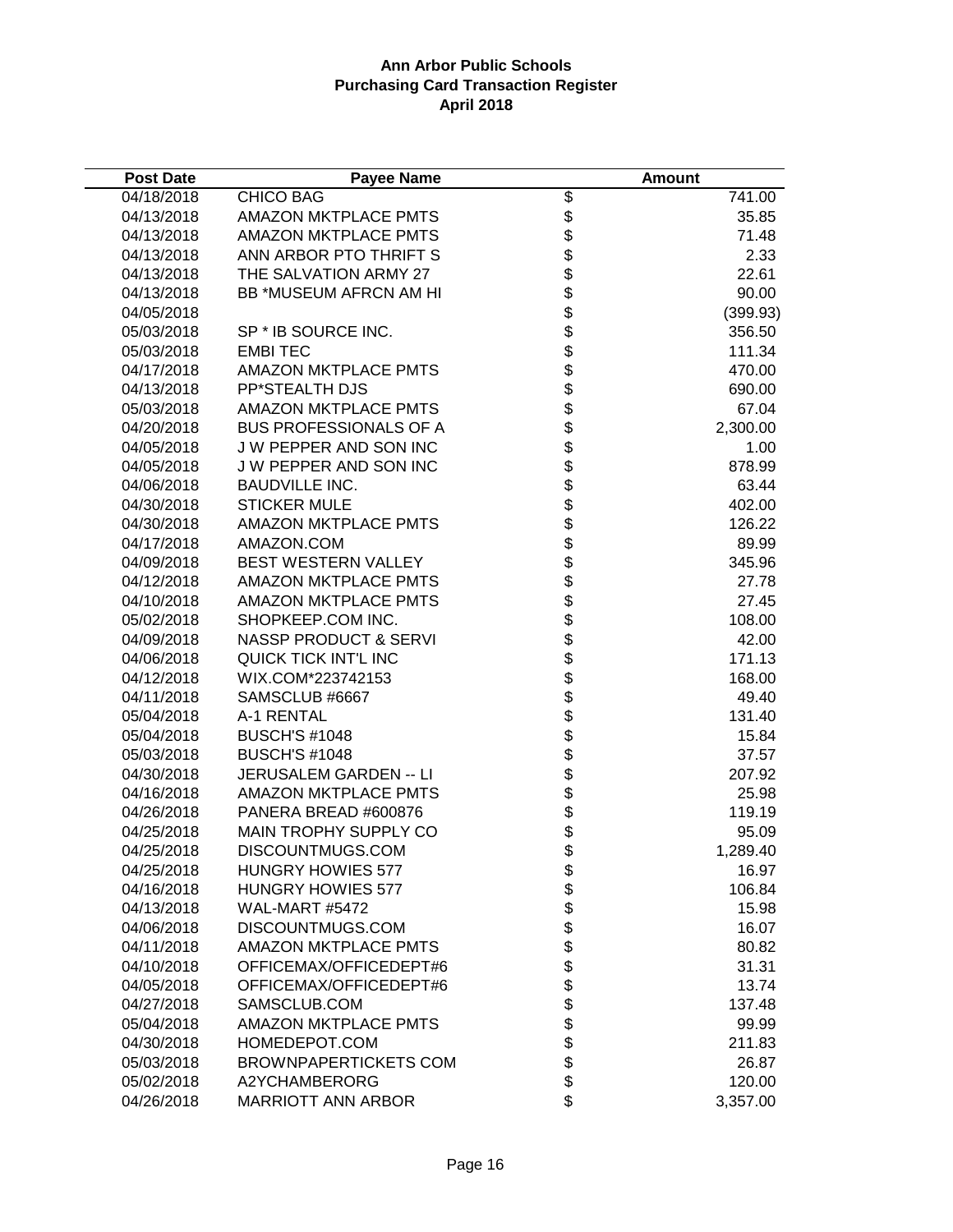| <b>Post Date</b> | <b>Payee Name</b>                  |                                  | <b>Amount</b> |
|------------------|------------------------------------|----------------------------------|---------------|
| 04/18/2018       | UNIV MUSICAL SOCIET #0             | \$                               | 250.00        |
| 04/16/2018       | A2YCHAMBERORG                      |                                  | 75.00         |
| 04/13/2018       | PANERA BREAD #600874               | \$<br>\$                         | 45.30         |
| 04/05/2018       | <b>MARRIOTT ANN ARBOR</b>          | \$                               | 597.00        |
| 05/03/2018       | MAILCHIMP *MONTHLY                 | <b>金ままままままままままま</b>              | 20.00         |
| 04/23/2018       | <b>EDIBLE ARRANGEMENTS 49</b>      |                                  | 116.99        |
| 04/19/2018       | AMAZON.COM                         |                                  | 11.22         |
| 04/16/2018       | DOLLAR BILL COPYING                |                                  | 65.48         |
| 05/04/2018       | AMAZON.COM                         |                                  | 60.08         |
| 05/02/2018       | <b>AMAZON MKTPLACE PMTS</b>        |                                  | 161.94        |
| 04/30/2018       | AMAZON.COM                         |                                  | 42.88         |
| 04/30/2018       | <b>AMAZON MKTPLACE PMTS</b>        |                                  | 59.99         |
| 04/30/2018       | <b>DEMCO INC</b>                   |                                  | 68.97         |
| 04/30/2018       | <b>AMAZON MKTPLACE PMTS</b>        |                                  | 60.84         |
| 04/30/2018       | <b>AMAZON MKTPLACE PMTS</b>        |                                  | 45.81         |
| 04/27/2018       | <b>AMAZON MKTPLACE PMTS</b>        |                                  | 64.69         |
| 04/27/2018       | <b>AMAZON MKTPLACE PMTS</b>        |                                  | 167.00        |
| 04/27/2018       | <b>AMAZON MKTPLACE PMTS</b>        |                                  | 16.07         |
| 04/26/2018       | <b>AMAZON MKTPLACE PMTS</b>        | \$                               | 59.99         |
| 04/25/2018       | AMAZON.COM                         | \$                               | 34.34         |
| 04/25/2018       | <b>AMAZON MKTPLACE PMTS</b>        | \$                               | 119.00        |
| 04/25/2018       | <b>AMAZON MKTPLACE PMTS</b>        |                                  | 95.98         |
| 04/24/2018       | <b>AMAZON MKTPLACE PMTS</b>        | <b>a a a a a a a a a a a a a</b> | 144.79        |
| 04/20/2018       | SUPER DUPER PUBLICATIO             |                                  | 98.80         |
| 04/13/2018       | <b>AMAZON MKTPLACE PMTS</b>        |                                  | 43.98         |
| 04/05/2018       | <b>AMAZON MKTPLACE PMTS</b>        |                                  | 250.68        |
| 04/10/2018       | <b>EVAN MOOR</b>                   |                                  | 37.98         |
| 05/02/2018       | <b>AMAZON MKTPLACE PMTS</b>        |                                  | 14.75         |
| 04/26/2018       | MEIJER INC #173<br>Q <sub>01</sub> |                                  | 34.55         |
| 04/26/2018       | MEIJER INC #173<br>Q <sub>01</sub> |                                  | 46.79         |
| 04/26/2018       | MEIJER INC #173<br>Q01             |                                  | (49.60)       |
| 04/25/2018       | MEIJER INC #64<br>Q <sub>01</sub>  |                                  | 19.06         |
| 04/24/2018       | MEIJER INC #027<br>Q <sub>01</sub> |                                  | 49.60         |
| 05/01/2018       | ETAHAND2MIND                       |                                  | 38.05         |
| 04/11/2018       | MEIJER INC #64<br>Q <sub>01</sub>  | \$                               | 126.26        |
| 04/27/2018       | <b>SSI*SCHOOL SPECIALTY</b>        | \$                               | 125.56        |
| 04/20/2018       | 4IMPRINT                           | \$                               | 363.83        |
| 04/23/2018       | USPS PO 2502800106                 |                                  | 55.08         |
| 05/04/2018       | OFFICEMAX/DEPOT 6048               |                                  | 13.24         |
| 05/03/2018       | AMAZON.COM                         |                                  | 33.06         |
| 05/02/2018       | <b>QUILL CORPORATION</b>           |                                  | 15.82         |
| 05/02/2018       | <b>QUILL CORPORATION</b>           | <b>88888888</b>                  | 324.10        |
| 05/02/2018       | <b>AMAZON MKTPLACE PMTS</b>        |                                  | 123.50        |
| 04/17/2018       | WWW.STENHOUSE.COM                  |                                  | 31.80         |
| 04/20/2018       | USPS PO 2502807500                 |                                  | 50.00         |
| 04/18/2018       | AMAZON.COM                         |                                  | 46.83         |
| 04/19/2018       | <b>AMAZON MKTPLACE PMTS</b>        | \$                               | 69.98         |
| 05/01/2018       | OFFICEMAX/OFFICEDEPT#6             | \$                               | 19.98         |